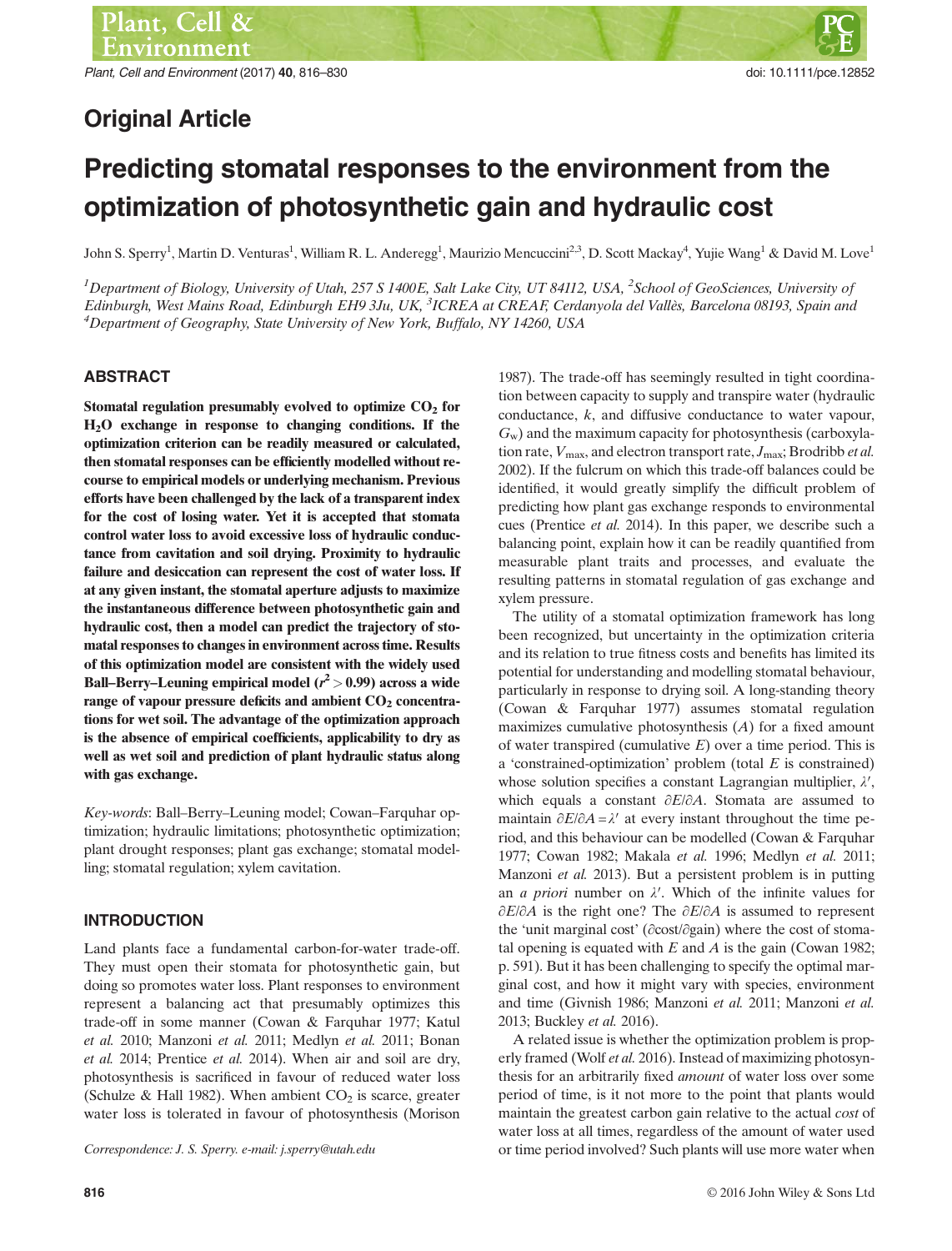it is cheap and there is opportunity for more photosynthetic gain, and they will use less water when its cost rises or there is less photosynthetic opportunity. In this 'profit maximization' optimization, there is no arbitrary constraint on the amount of water the plant can use over time, and there is no constant Lagrangian multiplier involved in its solution (no  $\lambda'$ ). The equation is:  $profit = gain - cost$ . Maximum profit is found by setting the derivative of this equation to zero, at which point ∂cost/∂gain = 1. In profit maximization, the unit marginal cost should always equal 1. But to implement this scheme, the cost of water use must be specified.

After the leaf scale concept of coupled carbon and water economy arose we have learned how xylem cavitation limits the transpiration stream (Tyree & Sperry 1988; Sperry et al. 1998; Sperry & Love 2015). As the physiological importance of cavitation became accepted, a second perspective on stomatal regulation emerged, which is that stomata act to maximize photosynthesis under the constraint of avoiding excessive xylem cavitation (Feild & Holbrook 1989; Sparks & Black 1999; Tombesi et al. 2015; Novick et al. 2016). It is possible to model stomatal behaviour in response to water stress solely on the principle that stomata close in proportion to the threat of cavitation on canopy water supply (Sperry & Love 2015; Sperry et al. 2016). While this hydraulic approach may prove practical in many applications, it ignores the role of stomata in regulating and responding to photosynthesis, and it does not emerge explicitly from the carbon-for-water tradeoff. However, it does identify the loss of conductivity to cavitation as an important fitness cost of moving water. Mortality is the ultimate fitness cost, and it exhibits a strong linkage to vascular dysfunction (Kukowski et al. 2013; McDowell et al. 2013; Anderegg et al. 2015; Anderegg et al. 2016).

Perhaps, the hydraulic models are providing a proxy for the cost of water loss, thus allowing the implementation of the profit maximization theory. Hydraulics provide a 'cost' function for stomatal opening, and the corresponding photosynthetic 'gain' function can be obtained from trait- and process-based models of photosynthesis. The stomatal regulation that maximizes the profit (where ∂cost/∂gain = 1) can be modelled on this basis. In this paper, we develop this perspective and explore its potential for improving our understanding and ability to model stomatal responses to environmental forcing. Its predictions are compared to those of a purely hydraulic model for stomatal conductance (Sperry & Love 2015; Sperry et al. 2016) and to a widely used empirical model (Ball, Berry, Leuning [BBL]; Leuning 1995). The contrast in stomatal behaviour between profit maximization versus the  $\partial E/\partial A = \lambda'$  constrained optimization is discussed.

Stomatal response modelling does need improvement. We can model leaf energy balance, photosynthesis, hydraulic conductance and transpiration reasonably well under any environmental situation *if* the diffusive conductance of the leaf  $(G_w)$  is known (Collatz et al. 1991; Collatz et al. 1992). In lieu of a trait and process-based predictive model for stomatal control of  $G_w$ , models have relied on empirical relationships. Conventional formulations employed by land-surface models assume an empirical model for the  $G_w$  response to atmospheric vapour pressure deficit  $(D)$ , photosynthetic rate  $(A)$  and ambient

© 2016 John Wiley & Sons Ltd, Plant, Cell and Environment, 40, 816–830

 $CO<sub>2</sub>$  concentration  $(C<sub>a</sub>)$  under wet soil conditions (e.g. the BBL model; Leuning 1995). The wet soil model is scaled with a second empirical model to yield the  $G_w$  response to soil water potential  $(P_s;$  Powell *et al.* 2013). Besides the unsatisfying need to rely on empirical coefficients of unknown physiological meaning, these coefficients must be either robust to widely different plant and soil types or else known for relevant functional types. The stomatal response to drying soil is especially challenging (Williams et al. 1996; Darmour et al. 2010; Manzoni et al. 2011; Manzoni et al. 2013; Powell et al. 2013). Hence, the search continues for a better way to model stomatal responses that is grounded in relevant process and measurable traits.

# THE MODEL

#### The hydraulic cost function

The hydraulic cost function is based on a 'supply function' which describes the theoretical steady-state relation between E and canopy xylem pressure  $(P_c)$  at a given root zone soil water potential,  $P_s$  (Fig. 1a blue E curve for  $P_s = 0$ ; Fig. 1c blue curve for  $P_s = -1 \text{ MPa}$ ). Supply functions are calculated from soil and xylem vulnerability curves that describe how hydraulic conductance  $(k)$  of a soil or plant component declines from its maximum  $(k_{\text{max}})$  in response to negative water pressure  $(P)$ :

$$
k = k_{\text{max}} f(P). \tag{1a}
$$

For the plant, a two-parameter Weibull function for  $f(P)$ describes a wide range of vulnerability curves (Neufeld et al. 1992):

$$
f(P) = e^{-\left((-P/b)^c\right)},\tag{1b}
$$

analogous to the van Genuchten function used for in soil (van Genuchten 1980). The Weibull 'b' parameter is P at  $k/k<sub>max</sub> = 0.37$ , and c controls whether the curve is a threshold sigmoidal form  $(c > 1)$  or non-threshold 'exponential' curve  $(c \text{ near } 1)$ . Transpiration  $(E)$  induces a pressure drop (upstream  $P -$ downstream  $P = P_{up} - P_{down}$ ) across each soil and xylem element. At steady-state,  $E$  is the integral of each element's vulnerability curve from  $P_{\text{up}}$  to  $P_{\text{down}}$  (Sperry & Love 2015):

$$
E = \int_{P_{up}}^{P_{down}} k_{\text{max}} f(P) \, dP. \tag{2}
$$

By integrating across all vulnerability curves in the soil–plant system, the relation between E and a given total  $P_s - P_c$  pressure drop can be found. This 'supply function' starts at  $E = 0$ at  $P_c = P_s$ , and rises to  $E = E_{crit}$  at  $P_c = P_{crit}$  (Fig. 1a, blue E curve, expressed per leaf area). It is a curve of increasing damage and risk. The curve is steepest and nearly linear at first when pressures are modest and cavitation is minimal. It begins to flatten as cavitation reduces hydraulic conductance and more pressure drop is required to move water. The instantaneous slope of the supply function at  $P_c$  is proportional to the hydraulic conductance in the canopy ( $k_c \propto \partial E/\partial P_c$ ; Sperry *et al.* 2016). The  $k_c$  declines from a maximum at  $E = 0$  ( $k_{\text{cmax}}$ ) to near 0 ( $k_{\text{crit}}$ ) at  $E = E_{\text{crit}}$  (Fig. 1a, end of blue E curve). The  $f(P)$  functions (Eqn 1b and soil van Genuchten curves) do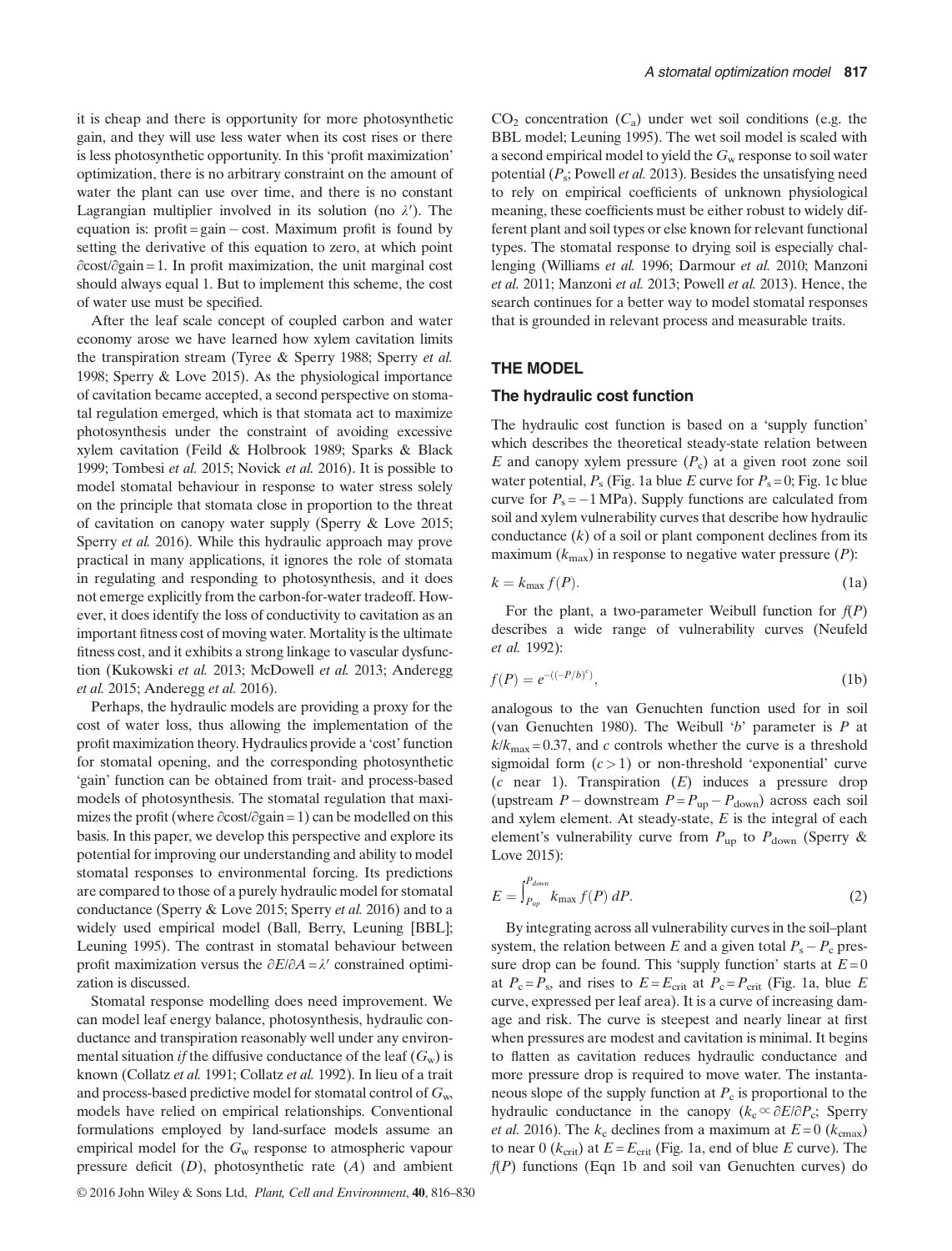

Figure 1. Stomatal response model based on the optimization of photosynthetic gains and hydraulic costs. (a) The blue supply function is the steady state relationship between transpiration  $(E)$  and canopy xylem pressure  $(P_c)$  that is calculated from the continuum vulnerability curves and soil water potential  $(P_s)$ . The supply function terminates at  $E_{\text{crit}}$  (and the associated  $P_{\text{crit}}$ ) beyond which hydraulic failure and canopy desiccation occurs. Under certain conditions (high  $P_s$  and low D) maximal diffusive conductance ( $G_{\text{max}}$ ) can limit E and  $P_c$ . The E curve is used to calculate consecutively: 1) the leaf temperature  $(T_L)$ , 2) leaf-to-air vapour pressure deficit  $(D_L)$  and 3) diffusive conductance of leaf to water vapour  $(G_w)$  and  $CO_2$   $(G_c)$  not shown). The  $G_c$  is then used to calculate 4) internal leaf CO<sub>2</sub> concentration (C<sub>i</sub>) and 5) the gross assimilation rate (A) from a modelled A–C<sub>i</sub> curve. These six curves represent the continuum of possible steady states at a given instant in time. The plant can 'choose' any state by adjusting its  $G_w$  via stomatal control. (b) The hydraulic cost function (blue  $\theta$  curve) is the fractional loss of downstream hydraulic conductance that is calculated from the  $E(P_c)$ supply function. The  $\theta$  rises from zero at  $P_c = P_s$  to 1 at  $P_c = P_{crit}$ . The carbon gain function ( $\beta$ ) is the fractional increase in A from 0 at  $P_c = P_s$  to 1 at its instantaneous maximum as calculated from the  $A(P_c)$  curve in (a). Stomata are assumed to maintain the plant at the optimum where  $\beta-\theta$  (black curve) is maximized (Profit<sub>max</sub>); Profit<sub>max</sub> coincides with  $\partial \beta/\partial P_c = \partial \theta/\partial P_c$  (tangents on  $\beta$  and  $\theta$  curves). The optimum specifies  $P_c$  and hence the six parameters in (a). (c) The six curves in (a) corresponding to  $P_s = -1$  MPa (versus  $P_s = 0$  in (a)). (d) The shift in cost ( $\theta$ ) and gain ( $\beta$ ) functions associated with  $P_s = -1$ . The new  $\beta-\theta$  optimum predicts the shift in  $P_c$  and hence the change in the six parameters in (c).

not go to mathematical zero, so  $k_{\text{crit}}$  represents a 'physiological zero' set to  $0.05\%$  of  $k_{\text{max}}$ : by this point increases in E (beyond  $E_{\text{crit}}$ ) have become undetectable (Fig. 1a). At  $E_{\text{crit}}$  the supply system has reached its limit: no greater steady-state transpiration rate is possible without driving canopy conductance to zero and desiccating the canopy.

In the hydraulic model of Sperry and Love (Sperry & Love 2015; Sperry et al. 2016), stomata are assumed to regulate the  $\Delta P = P_s - P_c$  pressure drop based on the fractional drop in canopy hydraulic conductance from its maximum  $(k_c/k_{\rm cmax})$ :

$$
\Delta P = \Delta P' \frac{k_c}{k_{\text{cmax}}},\tag{3}
$$

where  $\Delta P'$  is the unregulated pressure drop. This regulated  $\Delta P$ yields the regulated values for  $E$  and  $P_c$ , and also the diffusive leaf conductance to water vapour  $(G_w = E/D_L; D_L$  is leaf-to-air vapour pressure deficit;  $G_w$  includes stomatal and boundary layer components). As  $\Delta P'$  increases,  $\Delta P$  rises to a maximum and then falls as  $k_c/k<sub>cmax</sub>$  approaches zero. The hydraulic model assumes  $\Delta P$  saturates at the maximum, consistent with the tendency for E and  $P_c$  to saturate as  $D<sub>L</sub>$  increases.

Here, we move beyond the purely hydraulic approach and use the supply function to derive a transpirational 'cost function'  $(\theta(P_c))$  that reflects the increasing damage from cavitation and greater difficulty of moving the transpiration stream:

$$
\theta(P_c) = \frac{k_{\text{cmax}} - k_c(P_c)}{k_{\text{cmax}} - k_{\text{crit}}},\tag{4}
$$

where  $k_c$  is evaluated at  $P_c$ . The  $\theta$  is the fractional loss of canopy (downstream) hydraulic conductance, which rises to  $\theta = 1$  at hydraulic failure. As shown in Fig. 1b (blue  $\theta$  curve, see also Fig. 1d for  $P_s = -1 \text{ MPa}$ ),  $\theta$  rises relatively slowly from zero at  $P_c = P_s (k_c = k_{cmax})$  because limited cavitation at modest  $P_c$  means water is cheap. However, as  $P_c$  becomes more negative and more cavitation is induced,  $\theta$  accelerates before gradually approaching 1 at  $P_c = P_{crit} (k_c = k_{crit})$  where the plant pays the ultimate cost of canopy desiccation. The normalization removes units and relates cost to hydraulically defined end-points corresponding to a particular species (e.g.  $P_{\rm crit}$ ) and a specific point in time (root zone  $P_s$ ).

The model of Sperry et al. 2016 was used to compute the supply- and cost functions (Fig. 1, blue curves in  $(a)$ – $(d)$ ). For all simulations in this paper, their model was run in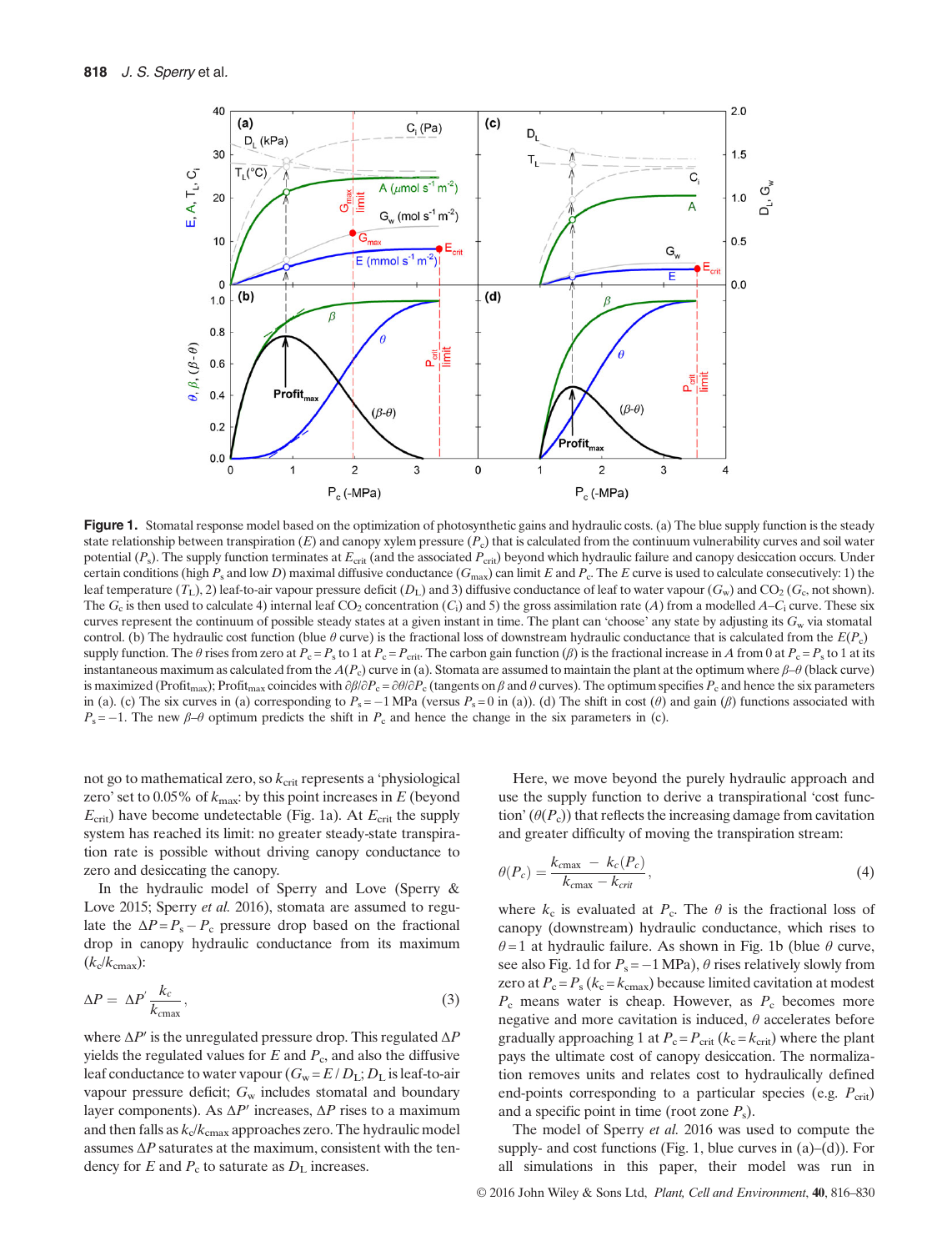unsegmented mode (all xylem components assigned the same Weibull  $f(P)$  function), with the xylem being limiting (rhizosphere average resistance of 5%). The model runs in reversible and irreversible cavitation modes, but for the present purpose reversibility was moot because all simulations were run from low to high water stress. The Sperry et al. model was revised to express conductances on a leaf area basis to allow energy balance and photosynthesis calculations ('big-leaf' canopy composed of identical leaves). The revised model is a Visual Basic for Applications macro in Microsoft Excel (code available from the senior author). Hydraulic parameters underlying the supply function are listed in Table 1.

Table 1. Main inputs and outputs of the hydraulic cost and photosynthetic gain optimization model

| Abbreviation              | Variable or parameter description                                     | Default (test values) $a$         | Units                                    |
|---------------------------|-----------------------------------------------------------------------|-----------------------------------|------------------------------------------|
| Inputs                    |                                                                       |                                   |                                          |
| (a) Environmental drivers |                                                                       |                                   |                                          |
| $C_{\rm a}$               | Atmospheric $CO2$ concentration                                       | $40(15-65)$                       | Pa                                       |
| D                         | Atmospheric water pressure deficit                                    | $1(0.10-4.26)$                    | kPa                                      |
| $O_{a}$                   | Atmospheric $O_2$ concentration                                       | 21 000                            | Pa                                       |
| $P_{\rm atm}$             | Atmospheric air pressure                                              | 101.3                             | kPa                                      |
| $P_{\rm s}$               | Soil water potential                                                  | $0(to-7)$                         | MPa                                      |
| Q                         | PAR photon flux density                                               | 2000 (0-2000)                     | $\mu$ mols <sup>-1</sup> m <sup>-2</sup> |
| $T_{\rm A}$               | Air temperature                                                       | $25(30^b, 10-40^c)$               | $\rm ^{\circ}C$                          |
| $\mathcal{U}$             | Wind speed                                                            | $\overline{2}$                    | ${\rm m\,s}^{-1}$                        |
|                           | (b) Hydraulic cost and photosynthetic gain parameters                 |                                   |                                          |
| $\boldsymbol{c}$          | Curvature of the light response curve                                 | 0.9                               |                                          |
| c'                        | Curvature factor for $J_e$ versus $J_c$ limited photosynthesis        | 0.98                              |                                          |
| d                         | Leaf width $\times$ 0.72                                              | 0.0072                            | m                                        |
| $G_{\text{max}}$          | Maximum diffusive conductance to water vapour                         | Set by $V_{\text{max25}}$         | $mmols^{-1} m^{-2}$                      |
| $J_{\rm max25}$           | Maximum electron transport rate at $25^{\circ}$ C                     | 1.67 $V_{\text{max25}}$           | $\mu$ mols <sup>-1</sup> m <sup>-2</sup> |
| $K_{c}$                   | Michaelis–Menton constant for carboxylation                           | 41 at 25 °C                       | Pa                                       |
| $K_{\rm o}$               | Michaelis-Menton constant for oxygenation                             | 28 202 at 25 °C                   | Pa                                       |
| $k_{\text{max}}$          | Maximum soil-canopy hydraulic conductance per leaf area               | Set by $V_{\text{max25}}$         | $mmol s-1m-2MPa-1$                       |
| $R_{\rm abs}$             | Absorbed long- and short-wave radiation                               | 740                               | $\mathrm{W\,m}^{-2}$                     |
| <b>VC</b>                 | Two parameter $[b, c]$ Weibull vulnerability curve                    | $[2,3] ([1,3], [3,3], [2,1]^{d})$ |                                          |
| $V_{\rm max25}$           | Maximum carboxylation rate at $25^{\circ}$ C                          | $100(25-150)$                     | $\mu$ mols <sup>-1</sup> m <sup>-2</sup> |
| А                         | Quantum yield of electron transport                                   | 0.3                               | $mol \, mol^{-1}$                        |
| $\varGamma^*$             | $CO2$ compensation point                                              | 4.36 at $25^{\circ}$ C            | Pa                                       |
| e                         | Emissivity                                                            | 0.97                              |                                          |
| Outputs                   |                                                                       |                                   |                                          |
| А                         | Gross assimilation rate                                               |                                   | $\mu$ mols <sup>-1</sup> m <sup>-2</sup> |
| $A_{\rm max}$             | Instantaneous maximum gross assimilation rate                         |                                   | $\mu$ mols <sup>-1</sup> m <sup>-2</sup> |
| $C_i$                     | Internal leaf $CO2$ concentration                                     |                                   | Pa                                       |
| $D_{\rm L}$               | Leaf to air water pressure deficit                                    |                                   | kPa                                      |
| E                         | Canopy transpiration rate                                             |                                   | $\mathrm{mmol\,s}^{-1}\,\mathrm{m}^{-2}$ |
| $E_{\rm crit}$            | Transpiration rate limit (values above desiccate the canopy)          |                                   | $mmols^{-1} m^{-2}$                      |
| $G_{c}$                   | $CO2$ diffusive conductance of leaf                                   |                                   | $\mu$ mols <sup>-1</sup> m <sup>-2</sup> |
| $G_{\rm w}$               | $H2O$ vapour diffusive conductance of leaf                            |                                   | $mmols^{-1} m^{-2}$                      |
| k                         | Hydraulic conductance (per leaf-area)                                 |                                   | $mmols^{-1}m^{-2}MPa^{-1}$               |
| $k_{\rm c}$               | Canopy hydraulic conductance (per leaf area)                          |                                   | $mmols^{-1}m^{-2}MPa^{-}$                |
| $k_{\rm crit}$            | Canopy hydraulic conductance when $E_{\text{crit}}$ is reached        |                                   | $mmols^{-1}m^{-2}MPa^{-}$                |
| $k_{\rm cmax}$            | Maximum canopy hydraulic conductance                                  |                                   | $mmols^{-1}m^{-2}MPa^{-}$                |
| $Profit_{max}$            | Maximum profit $[(\beta-\theta)_{max}]$ , indicating optimal stomatal |                                   |                                          |
|                           | conductance for current environmental conditions                      |                                   |                                          |
| $P_{\rm c}$               | Canopy xylem pressure                                                 |                                   | MPa                                      |
| $P_{\rm crit}$            | Canopy xylem pressure at $E_{\text{crit}}$                            |                                   | MPa                                      |
| $\Delta P$                | Regulated pressure drop between soil and canopy                       |                                   | MPa                                      |
| $\Delta P'$               | Unregulated pressure drop between soil and canopy                     |                                   | MPa                                      |
| $T_{\rm L}$               | Leaf temperature                                                      |                                   | $\rm ^{\circ}C$                          |
| β                         | Carbon gain function used to optimize stomatal response               |                                   |                                          |
| $\theta$                  | Cost function used to optimize stomatal response                      |                                   |                                          |

a Default values used for testing the model and the range of values used for testing the effect of these variables on the models output. <sup>b</sup>For the *D* response test.

 $\mathcal{F}$  For the  $T_a$  response test.

This is an exponential curve whereas the others are sigmoidal curves.

© 2016 John Wiley & Sons Ltd, Plant, Cell and Environment, 40, 816–830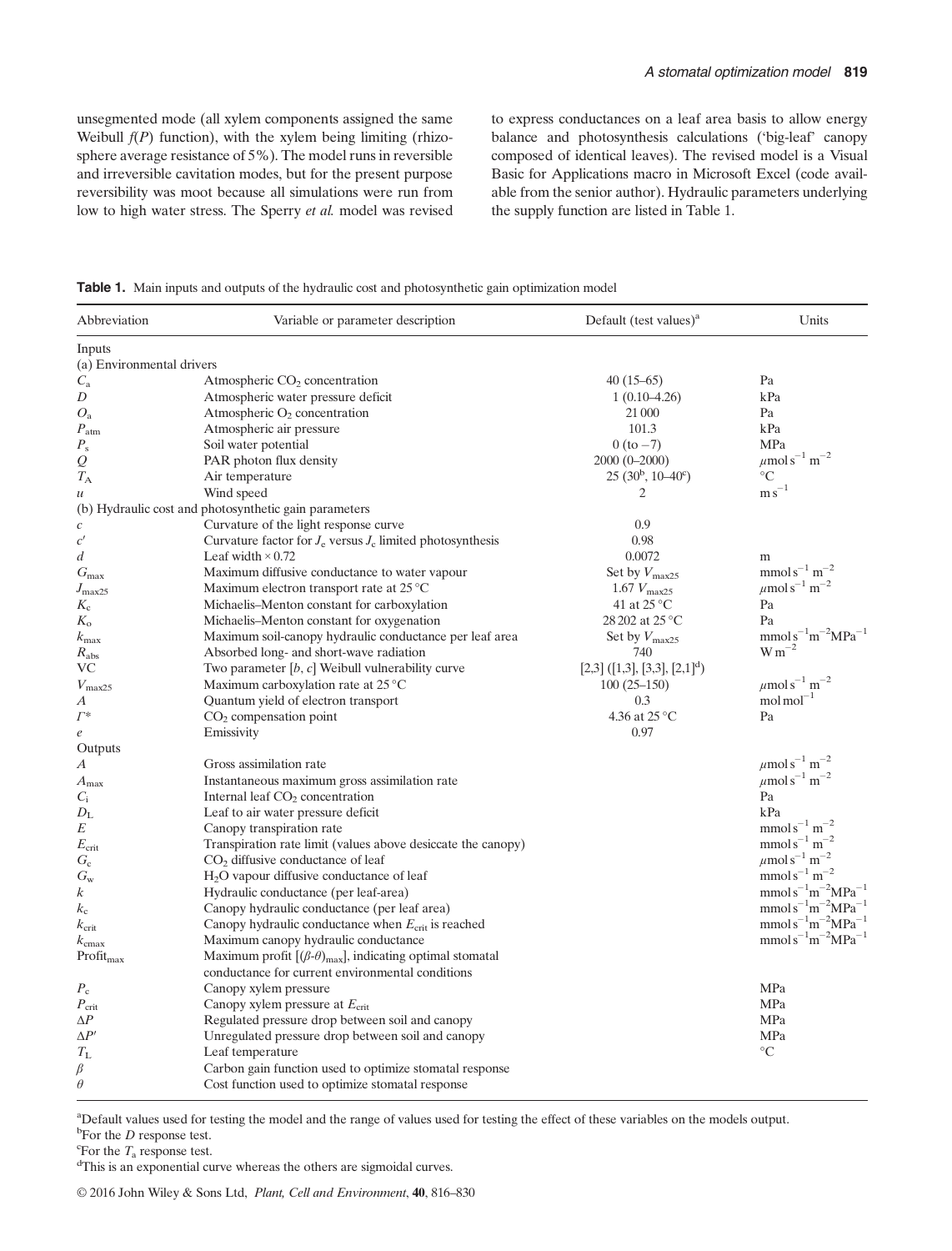#### The photosynthetic gain function

The water supply function was translated into its corresponding carbon gain function. Figure 1a,b illustrates the step-wise process for the indicated supply function for  $P_{\text{soil}}=0$ ,  $D = 1$  kPa and  $T_a = 25$  °C. In a nutshell, E from the supply function is used to compute leaf temperature  $(T_L)$  and  $D_L$ from energy balance (Fig. 1a, grey dashed  $T_L$  and dashdotted  $D<sub>L</sub>$  curves). The diffusive conductances of the leaf to water vapour and  $CO<sub>2</sub>$  ( $G<sub>w</sub>$ ,  $G<sub>c</sub>$ , respectively) are obtained from E and  $D_{\rm L}$  (Fig. 1a, solid grey  $G_{\rm w}$  curve). The gross assimilation rate,  $A$ , is then obtained from  $G_c$  and a modelled  $A-C_i$  curve (Fig. 1a, green A curve). A normalized gain function  $(\beta(P_c))$  is computed to complement the hydraulic cost function ( $\theta(P_c)$ , Fig. 1b, green  $\beta$  curve). The gain function is based on gross assimilation, without subtracting respiration, because in parallel with the cost function, its purpose is to represent the instantaneous gain of opening the stomata. The gross gain provides all energy needs, of which leaf respiration is just one. The leaf temperature,  $T_L$  (°C), was calculated for each supply-function  $E(E)$  converted to two-sided leaf area basis; Campbell & Norman 1998, Eqns 14.1, 14.3) using the linearized expression:

$$
T_{\rm L} = T_{\rm A} + \frac{R_{\rm abs} - \varepsilon \sigma T_{\rm a}^4 - \lambda E}{C_{\rm p}(g_{\rm r} + g_{\rm Ha})},\tag{5}
$$

where  $R_{\text{abs}}$  is absorbed long- and short-wave radiation  $(Wm^{-2})$ ,  $\varepsilon$  is emissivity (0.97),  $\sigma$  is the Stefan–Boltzman constant (5.67 E – 8 W m<sup>-2</sup> °K<sup>-4</sup>),  $T_a$  is mean air temperature in  ${}^{\circ}$ K ( $T_A$  is in  ${}^{\circ}$ C),  $\lambda$  is latent heat of vaporization (J mol<sup>-1</sup>),  $C_p$  is specific heat capacity of dry air at constant pressure  $(29.3 \text{ J mol}^{-1} \text{ °C}^{-1})$ ,  $g_r$  and  $g_{Ha}$  are radiative and heat conductances (mol m<sup>-2</sup> s<sup>-1</sup>), respectively, for the leaf. The  $g_{\text{Ha}} = 0.189 \left( u/d \right)^{-0.5}$ , where u is mean windspeed (m s<sup>-1</sup>) above the leaf boundary layer, and d is set to 0.72∙leaf width in m. Temperature dependence of  $\lambda$  and  $g_r$  were obtained from Campbell & Norman (1998). Simulations used values in Table 1 unless noted. For constant  $T_A$ , leaf temperature falls from a maximum at  $E=0$  as transpiration increases (Fig. 1a, grey dashed  $T<sub>L</sub>$  line).

Leaf temperature was used to calculate  $G_w$ , by firstly calculating  $D_L$ . The  $D_L$  falls from a maximum at  $E = 0$  as transpiration lowers  $T_L$  (Fig. 1a, grey dash-dotted  $D_L$  line). The  $G_w = E/D_L$  (Fig. 1a, grey solid  $G_w$  curve), and  $G_c = G_w / 1.6$ . The portion of the curves to the right of the vertical  $G_{\text{max}}$ dashed line in Fig. 1a,b corresponds to  $E$  above a limit set by a maximum  $G_w$  of the leaf (e.g.  $G_{\text{max}}$  for maximal stomatal opening at the prevailing boundary layer conductance). The  $G<sub>max</sub>$  quickly becomes non-limiting as soil dries (e.g. Fig. 1c,d for  $P_s = -1 \text{ MPa}$  or D increases. Cuticular water loss was assumed zero for present purposes of modelling  $G_w$ , because it only influences results at or beyond the point of complete stomatal closure.

With  $T_L$  and  $G_c$  known, gross A was calculated from established photosynthesis models. Rubisco-limited photosynthesis rate,  $J_c$ , was obtained from (e.g. Collatz et al. 1991; Medlyn et al. 2002):

$$
J_c = \frac{V_{\text{max}}\left(C_i - \Gamma^*\right)}{C_i + K_c\left(1 + \frac{O_a}{K_o}\right)},\tag{6}
$$

where  $V_{\text{max}}$  is Rubisco's maximum carboxylation rate  $(\mu \text{mol s}^{-1} \text{ m}^{-2})$ ,  $C_i$  is internal CO<sub>2</sub> concentration (Pa),  $\Gamma^*$  is the  $CO<sub>2</sub>$  compensation point (Pa),  $K<sub>c</sub>$  and  $K<sub>o</sub>$  are Michaelis– Menten constants for carboxylation and oxygenation, respectively, and  $O_a$  is atmospheric  $O_2$  concentration (21 000 Pa;  $K_c$ ,  $K<sub>o</sub>$ , Γ<sup>\*</sup> values from Bernacchi *et al.* 2001).

Electron transport-limited photosynthesis,  $J_e$  ( $\mu$ mol s<sup>-1</sup>)  $m^{-2}$ ), was obtained from Medlyn *et al.* (2002):

$$
J_e = \frac{J}{4} \times \frac{C_i - \Gamma^*}{C_i + 2\Gamma^*}
$$
\n(7a)

$$
J = \frac{aQ + J_{\text{max}} - \left( (aQ + J_{\text{max}})^2 - 4caQJ_{\text{max}} \right)^{0.5}}{2c},
$$
 (7b)

where  $\alpha$  is the quantum yield of electron transport (assumed at 0.3 mol photon mol<sup>-1</sup> e),  $Q = PAR$  photon flux density  $(\mu \text{mol s}^{-1} \text{ m}^{-2})$ , *J* is the actual rate of electron transport  $(\mu \text{mol s}^{-1} \text{ m}^{-2}), J_{\text{max}}$  is the maximum rate of electron transport  $(\mu \text{mol s}^{-1} \text{ m}^{-2})$  and c defines the curvature of the light response curve  $(0.9)$ .

The gross assimilation rate at a given  $C_i$  is the minimum value of  $J_e$  and  $J_c$ . To obtain a smooth A versus  $C_i$  curve we used (Collatz et al. 1991):

$$
A = \frac{J_e + J_c - ((J_e + J_c)^2 - 4c'J_eJ_c)^{0.5}}{2c'},
$$
\n(8)

where  $c'$  is a curvature factor (0.98).

The temperature dependence of  $K_0$ ,  $K_c$  and  $\Gamma^*$  relative to 25 °C was modelled as in Bernacchi et al. (2001) and Medlyn *et al.* (2002). The temperature dependence of  $J_{\text{max}}$  and  $V_{\text{max}}$ relative to 25 °C ( $J_{\text{max25}}$  and  $V_{\text{max25}}$ , respectively) was modelled using Leuning (2002) (his equation 1 with parameters from his Table 2). We assumed  $V_{\text{max25}}$  and  $J_{\text{max25}}$  co-varied, using  $J_{\text{max25}} = V_{\text{max25}} \cdot 1.67$  (Medlyn *et al.* 2002).

The only unknown variable in Eqn 8 is  $C_i$ . However, we know  $G_c$  from the supply function, which gives a second equation for A:

$$
A = \frac{G_c (C_a - C_i)}{P_{atm}},
$$
\n(9)

where  $C_a$  is atmospheric CO<sub>2</sub> concentration (40 Pa) and  $P_{\text{atm}}$  is atmospheric pressure (101.3 kPa). We set Eqns 9 and 8 equal to each other and solved for  $C_i$ , thereby obtaining A. Both  $C_i$  and A rise steeply with  $G_w$  before approaching saturation (Fig. 1a, grey dashed  $C_i$  curve and green  $A$  curve for parameter values listed in Table 1).

A normalized photosynthetic gain function  $(\beta(P_c))$  was calculated as

$$
\beta(P_c) = \frac{A(P_c)}{A_{\text{max}}},\tag{10}
$$

where  $A$  is evaluated at  $P_c$ , and  $A_{\text{max}}$  is the *instantaneous* maximum A over the full  $P_c$  range from  $P_c = P_s$  to  $P_c = P_{crit}$  (not the

© 2016 John Wiley & Sons Ltd, Plant, Cell and Environment, 40, 816–830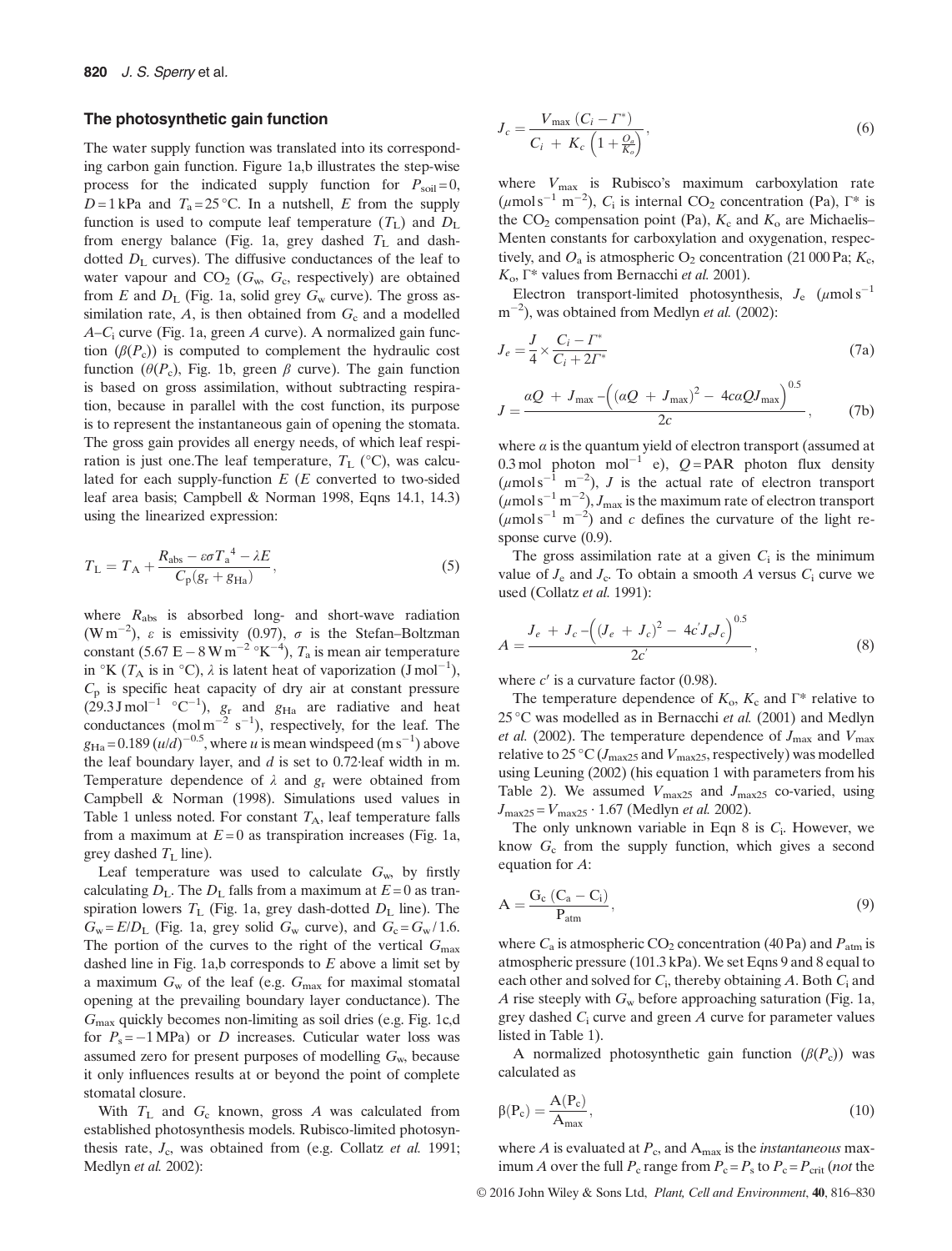| Response                     | n  |                   |                   | $D_0$ (kPa)   | $G_0$ (mols <sup>-1</sup> m <sup>-2</sup> ) |
|------------------------------|----|-------------------|-------------------|---------------|---------------------------------------------|
| $D_{\rm L}^{\rm a}$ (Fig. 4) |    | 0.99738(0.000065) | 14.0(0.91)        | 0.64(0.067)   | 0.036(0.0063)                               |
| $D_L$ (Fig. 7)               |    | 0.99968(0.000038) | 27.5(0.37)        | 0.213(0.0054) | 0.0673(0.00127)                             |
| $C_{a}^{b}$ (Fig. 7)         |    | 0.988(0.0038)     | 36.00790(0.00093) | 0.126(0.0037) | 0.110(0.0038)                               |
| $Q^{c}$ (Fig. 5)             |    | 0.91              | 79.71             | 0.04          | 0.16                                        |
| $T_{\rm L}^{\rm d}$ (Fig. 5) |    | 0.12              | 8.59              | 0.16          | 0.22                                        |
| $P_{\rm s}^{\rm e}$ (Fig. 6) | h. | 0.9416(0.00260)   | 260(165)          | 0.09(0.034)   | $-0.0132(0.00212)$                          |

**Table 2.** Ball–Berry–Leuning Model fits (BBL; Eqn 12; Leuning 1995) to leaf diffusive conductance  $(G_w)$  predicted from profit maximization (as plotted in Fig. 8). Means and standard error (in parentheses) given for  $n > 1$  simulations

a Leaf-air vapour pressure deficit.

 ${}^{\text{b}}$ Ambient CO<sub>2</sub> concentration.

Photosynthetically active radiation.

<sup>d</sup>Leaf temperature.

e Soil water potential.

biochemical A<sub>max</sub>). The gain function rises steeply from  $\beta = 0$  at  $P_c = P_s$  as stomata open before flattening to  $\beta = 1$  as  $P_c$  becomes more negative and photosynthesis saturates (Fig. 1b, green  $\beta$ curve). Like the  $\theta(P_c)$  cost function, the gain function is normalized by the extremes, making it dimensionless, and relevant only to the moment in time for which it is computed.

It is important to know that the family of  $f(P_c)$  curves in Fig. 1a,b  $[E(P_c), T_L(P_c), D_L(P_c), G_w(P_c), C_i(P_c), A(P_c),$  $\theta(P_c)$ ,  $\beta(P_c)$ ] represent steady-state values at a fixed instant where root zone  $P_s$ , atmospheric D, air temperature  $(T_a)$ , wind speed  $(u)$  and light level  $(Q)$  are frozen in time. The plant can only occupy one stable point on this theoretical constellation of possibilities. At the next time step, gradual shifts in soil and air moisture, temperature, windspeed and light create a new set of possibilities, only one of which the leaf will 'target' via its stomatal response (assuming stomata keep pace with typically gradual changes). Figure 1c,d shows, for example, how these functions shift when  $P_s$  drops to  $-1$  MPa. If a simple rule that approximated the presumably adaptive stomatal response can be found, then it becomes possible to anticipate where the plant regulates itself on these gradually shifting curves, assuming approximately steady-state conditions.

#### Instantaneous profit maximization

Wolf *et al.* (2016) pose the optimization criterion that at each instant in time, the stomata regulate canopy gas exchange and pressure to achieve the maximum profit, which is the maximum difference between the normalized photosynthetic gain and hydraulic cost functions:

$$
Profit_{\text{max}} = [\beta(P_c) - \theta(P_c)]_{\text{max}}.
$$
\n(11a)

The maximization is achieved when:

$$
\frac{\partial \beta}{\partial P_c} = \frac{\partial \theta}{\partial P_c}.
$$
\n(11b)

Note that  $\beta$  and  $\theta$  can be expressed as functions of  $G_w$  instead of  $P_c$  because of the coupling evident in Fig. 1. Figure 1b shows the  $\beta$ – $\theta$  curve and its maximum (black curve), which coincides with equal gain and cost derivatives (Fig. 1b, green and blue tangent lines to their respective curves). Instantaneous profit

maximization assumes a 'use it or lose it' reality with regards to available soil water. Any more conservative water use strategy would backfire when soil water is not safe from competitors (i.e. instantaneous optimizers), drainage or surface evaporation. Although modelling optimization avoids specifying mechanism,  $\beta$  and  $\theta$  are determined by leaf-level phenomena: A for β, and  $\partial E/\partial P_c$  for θ. Plants can sense their photosynthetic status and water balance (Paul & Foyer 2001; Tombesi et al. 2015), and hence potentially how both change in response to active control of  $G_w$  and E. The steady-state assumption represents the sustainable baseline  $\beta$  and  $\theta$ . This is most appropriate for middle of day gas exchange, which is generally a good predictor of daily totals (e.g. von Allmen et al. 2015).

Because the gain function accelerates more quickly from zero and reaches 1 sooner than the cost function (Fig. 1b, green versus blue curves), their maximum difference occurs at a unique intermediate  $P_c$  (Fig. 1b, black  $\beta$ – $\theta$  curve), which yields the corresponding solutions for actual  $E, G_w, A, G_c, C_i, T_L$ , and  $D_{\text{L}}$  at that instant (Fig. 1, dashed arrows from maximum to open symbols on curves in (a)).

As environmental conditions shift, so does the optimum. The influence of drier soil  $(P_s = -1 \text{ MPa})$  is shown in Fig. 1c,d. The cost and gain functions are reset to start from 0 at  $P_c = P_s$  and rise to 1, but they rise from a more negative  $P_s$ . The rise of the gain function is not materially altered (only via changes in  $T_{\rm L}$ ) because we assumed no direct effect of  $P_{\rm c}$  on A. However, the cost function rises more steeply because it is computed from the more curved part of the supply function where more cavitation is occurring. The rapidly rising cost results in a smaller optimal soil-canopy  $\Delta P$ , and a lower optimal  $G_w$ . The Fig. 1 example was computed from a sigmoidal vulnerability curve  $(b=2, c=3)$ . As explored under 'model performance' the shape of the vulnerability curve influences how  $P_s$  changes the cost function shape, and hence how the optimal pressure drop and  $G_w$  change with drying soil.

The optimal solution also depends on  $D$ ,  $T_A$ ,  $C_a$  and light. These environmental variables influence the optimum by changing the shape of the gain function, as discussed under 'model performance'. When conditions flatten the gain function (e.g. high  $D$ , low  $C_a$ , high  $T_A$ ; Fig. 2a, dashed green curve), the optimum shifts to more negative  $P_c$  (dashed black curve) driving an increase in the optimal soil-canopy pressure drop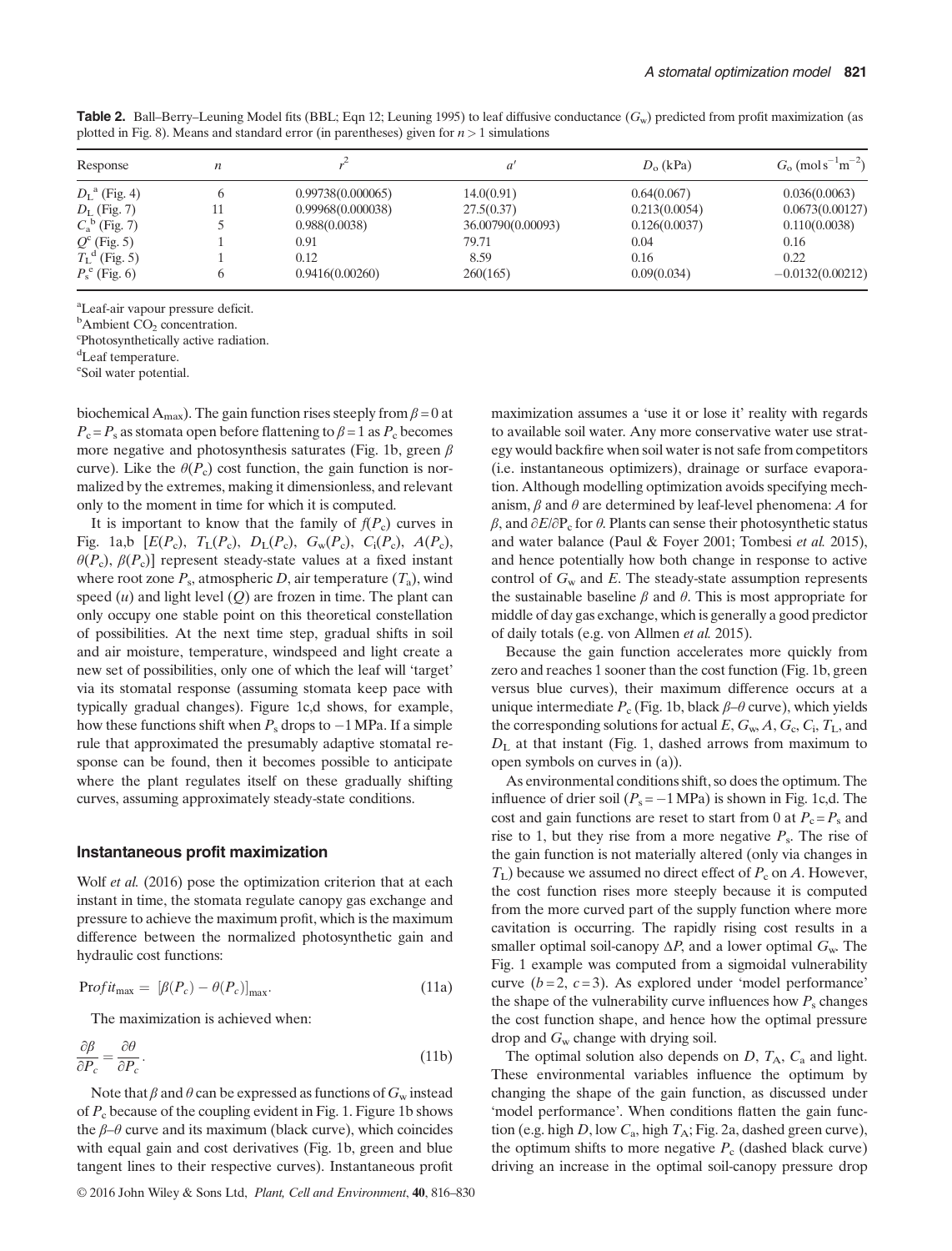

**Figure 2.** Effects of environment and plant on the cost  $(\theta, \text{blue})$  and gain (β, green) functions and their difference (β–θ, black). (a) The gain function shifts in the direction of the green arrow if there is an increase in vapour pressure deficit  $(D)$ , air temperature  $(T_A;$  at or below photosynthetic optimum), or maximum carboxylation rate  $(V_{\text{max}})$ , or a decrease in ambient  $CO_2$  concentration  $(C_a)$ . This results in a shift of the optimum (black arrows) in the direction of the red arrow. The cost function is not affected by changes in these variables. (b) The cost function shifts in the direction of the blue arrow as cavitation resistance increases, resulting in an shift of the optimum (black arrows) in the direction indicated by the red arrow. The gain function also shifts with the soil-canopy vulnerability curve change because of differences in leaf temperature.

(Fig. 2a, red arrow, dashed vertical arrow). When conditions steepen the gain function (e.g. low D, high  $C_a$ , low  $T_A$ ; Fig. 2a solid green curve), the optimum results in less negative  $P_c$ (solid black curve) and a smaller soil-canopy pressure drop (Fig. 2a, solid vertical arrow).

The key plant traits that influence the optimum include the vulnerability curve (Weibull  $b$ ,  $c$  parameters), the maximum soil-canopy hydraulic conductance  $(k_{\text{max}})$  and leaf diffusive conductance  $(G_{\text{max}})$ , and the photosynthetic capacity  $(V_{\text{max25}})$ . More vulnerable xylem creates a faster rise in the cost function and forces a less negative optimal  $P_c$  (Fig. 2b, solid curves for vulnerable xylem versus dashed for resistant). A higher  $k_{\text{max}}$ and  $G_{\text{max}}$  increase E and  $G_{\text{w}}$  for a given optimal  $P_{\text{c}}$ . A greater  $V_{\text{max25}}$  creates a slower rise in the gain function and drives optimal  $P_c$  to a more negative value (Fig. 2a, dashed curves; see also Fig. S1d). As described next, the model predicts that these plant traits should be highly coordinated.

# Longer-term optimization of photosynthetic and hydraulic parameters

Employing the instantaneous optimization scheme to solve for plant gas exchange reveals a second scale of optimal coordination between photosynthetic capacity  $(V_{\text{max25}} = J_{\text{max25}}/1.67)$ , maximum hydraulic capacity (maximum soil-canopy hydraulic conductance,  $k_{\text{max}}$  (expressed per leaf area), and maximum diffusive conductance  $(G_{\text{max}})$ . Assuming firstly that  $G_{\text{max}}$  is not limiting, if  $k_{\text{max}}$  is set too low relative to  $V_{\text{max25}}$ , the instantaneously optimal  $E$  and  $G_c$  are low, and  $G_c$  limits the optimum A (Fig. 3a, solid A curves for  $V_{\text{max25}} = 25$  versus  $150 \mu \text{mol s}^{-1} \text{m}^{-2}$ ) even under the most favourable conditions



Figure 3. Optimal coordination among soil-canopy maximum hydraulic conductance  $(k_{\text{max}})$ , maximum diffusive conductance  $(G_{\text{max}})$ and photosynthetic capacity ( $V_{\text{max25}}$ ). (a) Instantaneous optimal gross assimilation rate (A) for two maximum carboxylation rates ( $V_{\text{max25}}$ ):  $25 \mu$ mol s<sup>-1</sup> m<sup>-2</sup> (A<sub>25</sub>, solid grey curve) and  $150 \mu$ mol s<sup>-1</sup> m<sup>-2</sup> (A<sub>150</sub>, solid black line) calculated for different values of  $k_{\text{max}}$ . The leaf internal  $CO<sub>2</sub>$  concentrations  $(C<sub>i</sub>)$  corresponding to these instantaneous optimum assimilation rates are also represented for  $A_{25}$  ( $C_{125}$ , broken grey curve) and  $A_{150}$  (C<sub>i150</sub>, broken black curve). Optimal  $k_{\text{max}}$  for each  $V_{\text{max25}}$  (vertical arrows) is determined when the  $C_i/C_a = 0.7$ (intersection of  $C_i$  curves with black dotted  $C_i/C_a = 0.7$  line;  $C_a = 40$  kPa). (b) The optimal  $k_{\text{max}}$  (black curves) increases with  $V_{\text{max25}}$ , and also increases with more vulnerable xylem (as indicated by higher  $P_{50}$ , which is the xylem pressure at which 50% of conductivity loss is reached). The Weibull parameters  $[b,c]$  for the three curves represented were [1,3] for  $P_{50} = -0.88 \text{ MPa}$ , [2,3] for  $P_{50} = -1.77 \text{ MPa}$ and [3,3] for  $P_{50} = -2.70$  MPa. The optimal  $G_{\text{max}}$  increases with  $V_{\text{max25}}$ (grey line), but does not change with xylem vulnerability.

© 2016 John Wiley & Sons Ltd, Plant, Cell and Environment, 40, 816–830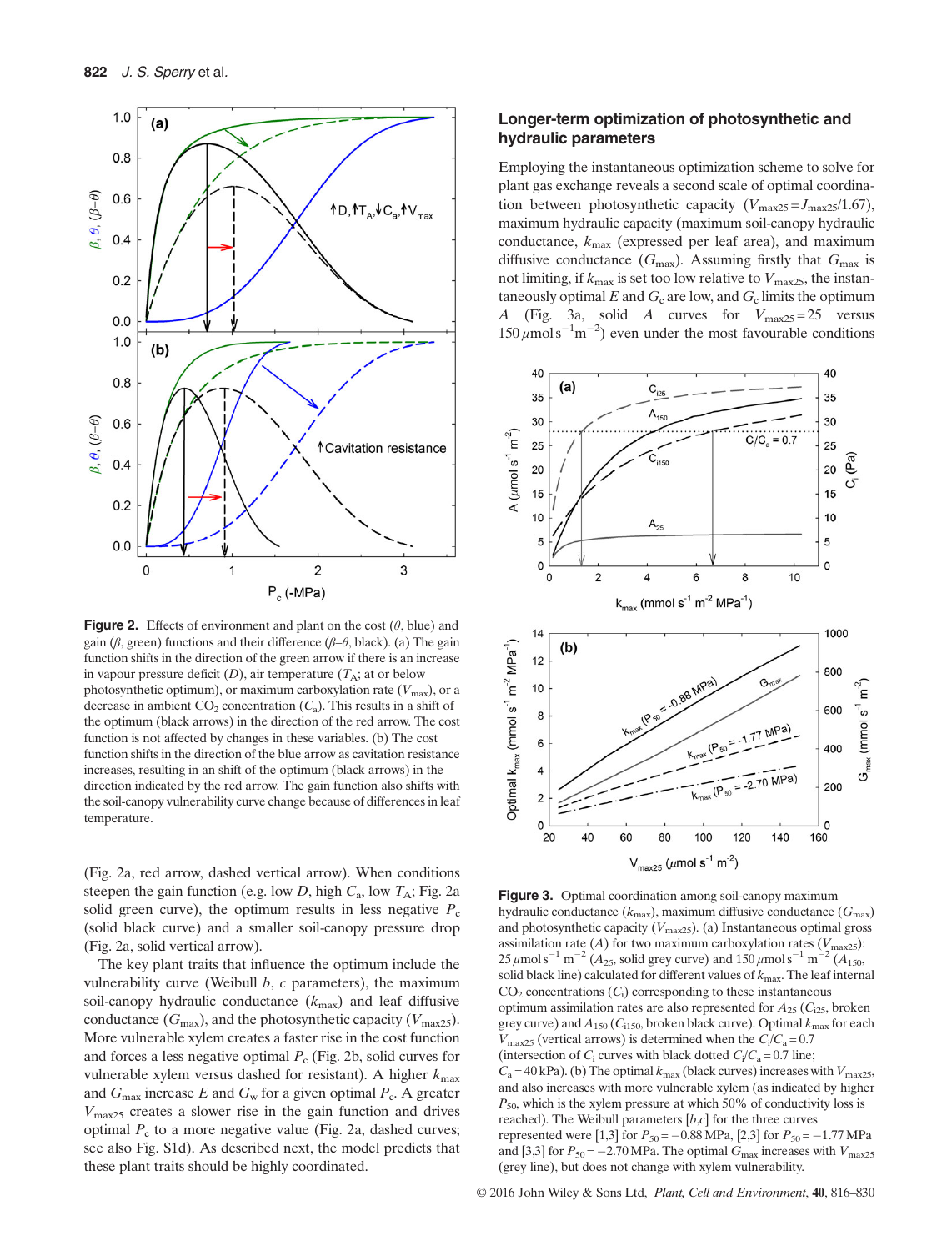(Fig. 3a assumes full sunlight,  $D = 1$  kPa,  $P_{\text{soil}} = 0$  MPa,  $T_a = 25$  ° C). Greater  $k_{\text{max}}$  causes  $G_c$  to increase, allowing the instantaneous optimum A to rise and saturate for a given  $V_{\text{max25}}$  setting (Fig. 3a, solid A curves). The rise along a given optimal A curve is paralleled by a rise in  $C_i$  (Fig. 3a, dashed  $C_i$  curves accompanying respective A curves). Over the long term, a plant should invest in sufficiently large  $k_{\text{max}}$  to nearly saturate the instantaneous optimum A under favourable conditions. Too low  $k_{\text{max}}$ would fail to realize maximum photosynthetic potential; too high  $k_{\text{max}}$  would be wasted on negligible return. The theory predicts near saturated optimal A at a  $C_i/C_a$  ratio of ca. 0.7 (Fig. 3a, dotted  $C_i/C_a = 0.7$  line;  $C_a = 40$  Pa), which is also what is typically observed in C3 plants under favourable conditions (Wong et al. 1979; Hetherington & Woodward 2003; Prentice et al. 2014). In this paper, the interest is in modelling plant responses to environmental variables, so we used this  $k_{\text{max}}$  versus  $V_{\text{max}}$  coordination (plotted in Fig. 3b, black optimal  $k_{\text{max}}$ curves) to simplify parameterization  $(k_{\text{max}}$  is set to achieve  $C_i = 28$  Pa at  $D = 1$  kPa,  $P_s = 0$  MPa,  $T_A = 25$  °C). Similarly, we chose a  $G_{\text{max}}$  that was sufficiently high so as not to limit optimal A under favourable conditions, but not overly high. We used  $G_w$  at  $D = 0.25$  kPa as our  $G_{max}$  setting (Fig. 3b,  $G_{max}$ ).

The optimal  $k_{\text{max}}$  also depends on the vulnerability of the xylem to cavitation, with more vulnerable xylem requiring higher  $k_{\text{max}}$  to achieve  $C_i/C_a = 0.7$  (Fig. 3b,  $k_{\text{max}}$  curves for sigmoidal curves [Weibull  $c = 3$ ,  $b = 1, 2, 3$ ; pressures at 50% loss of conductivity,  $P_{50}$ , shown in Fig. 3b]). The reason for this is that cavitation at modest  $P_c$  makes the hydraulic cost ( $\theta$ ) rise faster (Fig. 2b, solid blue curve for vulnerable xylem), restricting the optimal soil-canopy  $\Delta P$  (vertical solid arrow for solid black curve). Low  $\Delta P$  means low E and  $G_c$ . Increasing  $k_{\text{max}}$  does not change the optimal  $\Delta P$  much, but it does increase E and  $G_c$ , which allows optimal A to rise and  $C_i/C_a$  to reach 0.7. The  $G_{\text{max}}$  corresponding to  $C_i/C_a = 0.7$  does not depend on vulnerability (Fig. 3b, single  $G_{\text{max}}$  curve).

#### MODEL PERFORMANCE

#### Responses to environment

In this section, the responses of the optimization model to various environmental factors are examined. We assumed the coordination of  $V_{\text{max25}}$ ,  $k_{\text{max}}$  and  $G_{\text{max}}$  as described in the previous section. For each environmental factor, all other parameters were held constant at default values (Table 1) except as noted. We examine the  $G_w$  and  $P_c$  sensitivity to  $V_{\text{max25}}$  settings first ( $V_{\text{max25}} = 25$  versus  $150 \,\mu \text{mol s}^{-1} \text{ m}^{-2}$ ), and then to vulnerability curve settings (at  $V_{\text{max25}} = 100 \,\mu\text{mol s}^{-1} \text{ m}^{-2}$ ). For vulnerability curves, we use sigmoidal curves (Weibull  $c = 3$ , varying b from 1 to 3) and also explore the change in curve shape from sigmoidal  $(c=3)$  to exponential  $(c=1)$  while holding  $b = 2$ . We compare the carbon versus water optimization solution with the purely hydraulic solution from the model of Sperry *et al.* 2016 for the same settings, using Eqn 3 instead of Eqn 11 to locate the plant on the  $E(P_c)$ ,  $A(P_c)$ , and associated family of  $f(P_c)$  functions (Fig. 1a). In a concluding section, we evaluate the fit of the empirical BBL model for each environmental response.

#### Leaf-to-air vapour pressure deficit,  $D_L$

To obtain the response to  $D<sub>L</sub>$ , we varied the atmospheric D at a constant  $T_A = 30$  °C (maximum  $D = 4.26$  kPa), and  $P_s = 0$ . Owing to generally higher  $T_L$ , this yielded maximum  $D_L$  of ca. 4.5 kPa. Higher  $D_L$  flattened the  $G_w(P_c)$  curve (i.e. the grey  $G_w$  curve in Fig. 1a), resulting in a lower optimal  $G_w$  and the typical closure response (Fig. 4a). Closure started from an initial  $G_w$  that depended on the  $V_{\text{max25}}$  setting as described in the previous section. Higher  $D<sub>L</sub>$  was also associated with a gradual decline in  $P_c$  (Fig. 4b). This happened because the flatter  $G_w(P_c)$  curve also flattened the gain function, which makes optimal  $P_c$  more negative (i.e. as illustrated by the dashed curves in Fig. 2a, see Fig. S1a for a specific example).

The general closure response was similar to that of the hydraulic model, although with two subtle differences. The hydraulic model predicted a smooth transition from  $G_{\text{max}}$  versus the sharp one for optimization (Fig. 4a, best seen for solid  $V_{\text{max25}} = 150$  curve). This difference may be trivial, however, because  $G_{\text{max}}$  is unlikely to be limiting under typical  $D_{\text{L}}$ . The hydraulic model also predicted slightly more closure at high  $D_{\text{L}}$ , corresponding to its assumption of achieving perfectly isohydric  $P_c$  (Fig. 3b, grey curves). This differs from the aforementioned quasi-isohydric response of the optimization scheme, with  $P_c$  creeping to more negative values at high  $D<sub>L</sub>$ (Fig. 3b, black curves). In general, however,  $P_c$  values were in a similar range for the two schemes.

The  $G_w$  response to  $D_L$  was not sensitive to vulnerability to cavitation for the sigmoidal curves tested (Fig. 4c, solid black curve for  $b = 1-3$ ,  $c = 3$ ), and this was true for the hydraulic model as well (Fig. 4c, grey curve). The insensitivity results from the insensitivity of  $G_{\text{max}}$  to sigmoid vulnerability achieved via  $k_{\text{max}}$  coordination (Fig. 3b). However, for the exponential vulnerability curve, more closure was predicted for all  $D_{\rm L}$ (Fig. 4c, dashed black curve for  $b=2$ ,  $c=1$ ), similar to the hydraulic model prediction (Fig. 4c, dashed grey curve). In both cases, the result is attributable to the steeper initial rise in the cost function associated with cavitation of highly vulnerable xylem at the start of the exponential vulnerability curve (Fig. S2a).

The optimal  $P_c$  became significantly more negative in response to greater Weibull  $b$  (greater cavitation resistance) at all  $D<sub>L</sub>$  for the sigmoidal curves (Fig. 4d, solid black curves). This owes to the delayed rise in the cost function with greater sigmoid resistance (as illustrated by dashed curves in Fig. 2b; see also Fig. S1f). The  $P_c$  for the exponential curve was relatively modest (Fig. 4d, dashed black curve,  $b = 2$ ,  $c = 1$ ), again because of the steeper initial rise in the cost function for an exponential versus a sigmoidal curve (Fig. S2a). The hydraulic model predicted similar  $P_c$  responses to vulnerability, but with perfect isohydry at high  $D<sub>L</sub>$  (Fig. 4d, grey solid (*b* varying) and dashed  $(b=2, c=1)$  curves).

# Temperature and light,  $T_A$ ,  $T_L$ , Q

The main effect of temperature on  $G_w$  and  $P_c$  is via its influence on  $D_L$ . However, there was a direct effect of leaf temperature revealed by holding  $D<sub>L</sub>$  constant. We show just one example,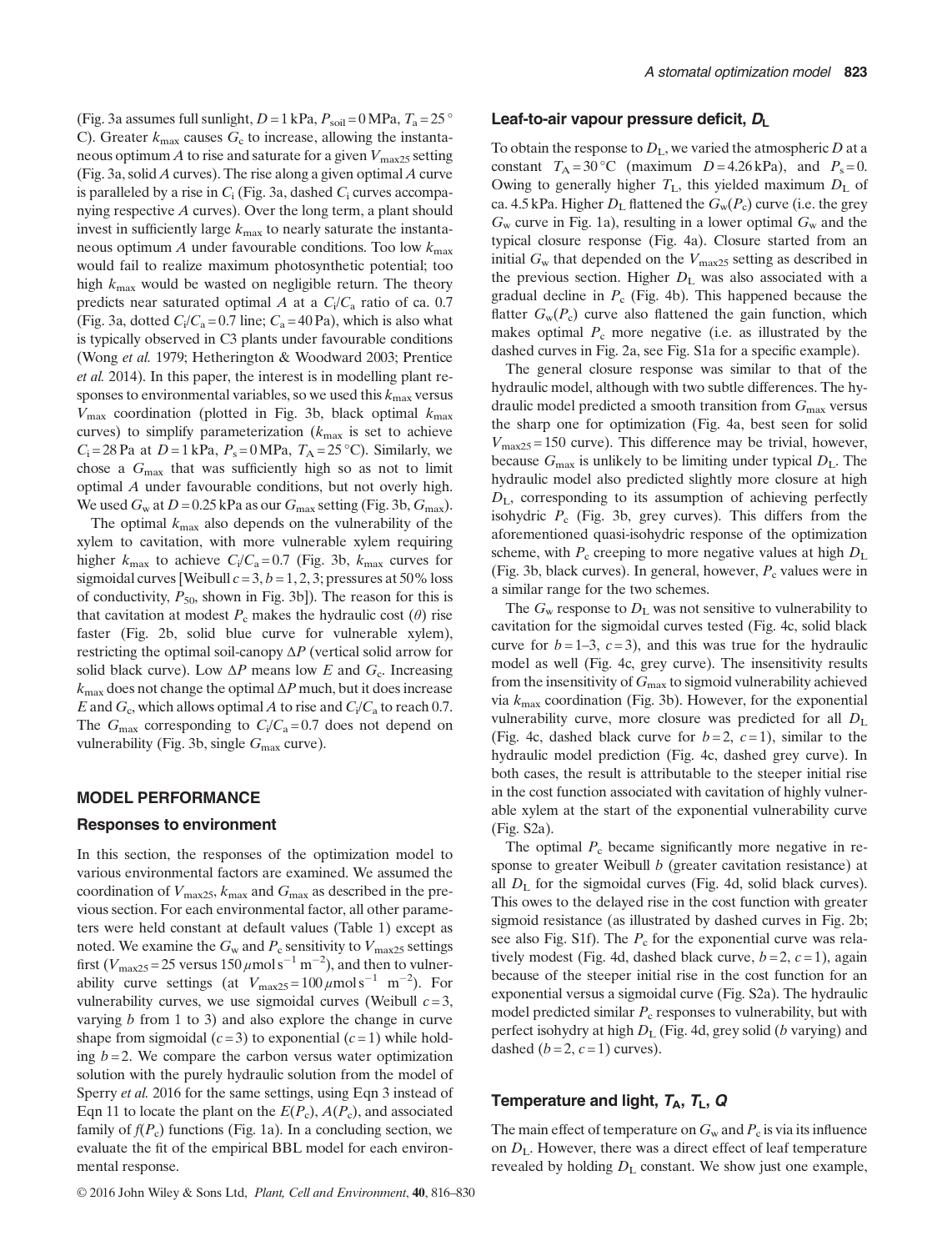

**Figure 4.** Diffusive vapour conductance  $(G_w)$  and xylem canopy pressure  $(P_c)$  responses to variations in leaf-to-air vapour pressure deficit  $(D<sub>L</sub>)$  for the optimization model (black curves) versus the Sperry *et al.* (2016) hydraulic model (grey curves). (a)  $G_w$  and (b)  $P_c$  response to  $D<sub>L</sub>$  for both models for two maximum carboxylation rates,  $V_{\text{max25}} = 25 \,\mu\text{mol s}^{-1} \text{ m}^{-2}$  (dashed curves) and  $V_{\text{max25}} = 150 \,\mu\text{mol s}^{-1} \text{ m}^{-2}$  (solid curves). (c)  $G_{\text{w}}$  and (d)  $P_{\text{c}}$ response to  $D_L$  for both models for different vulnerability curves (VCs) as determined by the Weibull [b,c] parameters (sigmoidal VCs [1–3,3], solid line; exponential VCs [2,1], dashed lines). All curves were constructed at  $T_A = 30^{\circ}$ C with other parameters given in Table 1.

keeping  $D<sub>L</sub>$  constant at ca. 1.5 kPa by varying D, and setting  $k_{\text{max}}$  to its optimum at  $T_A = 25 \degree \text{C}$  and  $V_{\text{max}} = 100 \ \mu \text{mol s}$  $m^{-2}$ . In the optimization model,  $G_w$ , A, E and  $P_c$  all respond to temperature, rising to a maximum before falling at high  $T_{\text{L}}$ (Fig. 5a, solid black  $G_w$  curve, dashed black A curve). The response is caused by the temperature-induced shift in the gain function, from saturation at modest  $P_c$  under cool conditions (e.g. represented by the solid green curve in Fig. 2a; see Fig. S1b for specific example) to saturation at more negative  $P_c$  under optimal warmth (dashed green curve in Fig. 2a). The hydraulic model shows no temperature response of  $G_w$ (nor E or  $P_c$ ; Fig. 5a, solid grey  $G_w$  line) because its  $P_c$  solution is independent of temperature (Eqn 3). The A response, however, is similar to the optimization prediction because the  $A(P_c)$  curve is identical between models (Fig. 5a, dashed grey A curve).

The optimization model also responds to light, predicting stomatal closure as  $Q$  (PAR) falls to zero (Fig. 5b). The exact  $G_w$  by Q trajectory depends on how D,  $T_A$ , u and  $R_{\text{abs}}$ co-vary with Q. For the sake of isolating the light response, we held D,  $T_A$  and u constant, but allowed  $R_{\text{abs}}$  to fall linearly with Q from the default  $740 \,\mathrm{W\,m}^{-2}$  to earth's black body radiation at  $Q=0$ . The optimization model predicts stomatal closure because lower light causes A to saturate at less negative  $P_c$ , which steepens the gain function and results in a less negative optimal  $P_c$ . In contrast, the hydraulic model does not predict stomatal closure under low light, because stomata do not respond to A. The A trajectory is similar in both models, falling with  $Q$  according to Eqn  $7$ in both models.

#### Soil water potential, P.

With D held constant at 1 kPa ( $T_a = 25$ °C), the optimization scheme predicted stomatal closure in response to  $P_s$  (Fig. 6a). While some of the closure response is associated with a slight, but inevitable increase in  $D_{\rm L}$  because of less transpirational cooling (from  $D<sub>L</sub> = 1.3$  to ca. 1.65 kPa), closure was predicted even if  $D_L$  was held constant (by manipulating D). The  $P_s$ induced closure resulted from two factors: the generally flatter  $E(P_c)$  trajectory caused by dry soil (e.g. compare blue E curves in Fig. 1a versus 1c), and the faster rise in the cost function (e.g. compare blue  $\theta$  curves in Fig. 1b versus 1d; see also Fig. S1e), which restricts the soil-canopy pressure drop. The closure response starts from higher  $G_w$  with greater  $V_{\text{max25}}$ , consistent with Fig. 4a for the  $D_L$  response. If  $V_{\text{max25}}$  was down-regulated (e.g. Limousin *et al.* 2013) with  $P_s$  (to maintain  $C_i/C_a = 0.7$ ), closure was accelerated slightly (Fig. 6, down-regulated curve for initial  $V_{\text{max25}} = 150 \,\mu\text{mol s}^{-1}\text{m}^{-2}$ ). The hydraulic model (Fig. 6a, grey curves) predicted somewhat more gradual closure than the optimization scheme. Both scenarios predicted nearly complete closure at a similar  $P_s$  (ca.  $-3$  MPa for the Weibull  $b = 2$ ,  $c = 3$  default vulnerability curve;  $P_{\text{crit}}$  ca.  $-4$  MPa).

The closure response to  $P_s$  was associated with a reduction in  $P_c$  that was similar regardless of  $V_{\text{max25}}$  setting (Fig. 6b, solid black curve). Downregulation of  $V_{\text{max25}}$  with  $P_{\text{s}}$  (Fig. 6b) restricted the drop of  $P_c$ , in keeping with the accelerated closure response. A similar restriction on  $P_c$  was also seen for the hydraulic model (Fig. 6b, solid grey curve). Both models predicted a gradual reduction in soil-canopy  $\Delta P$  as soils dried. This  $\Delta P$  reduction resulted from the steeper cost associated with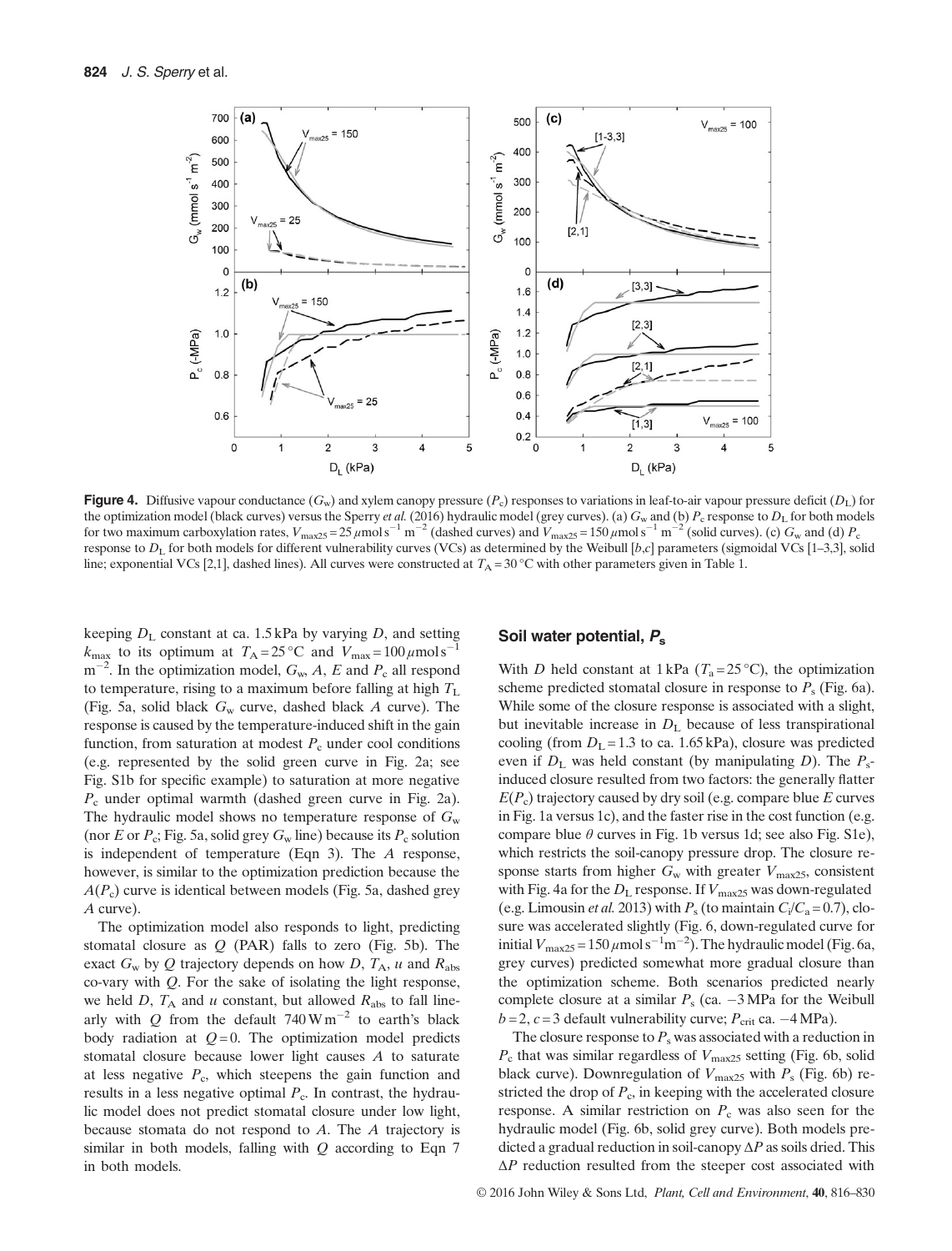

**Figure 5.** Diffusive vapour conductance  $(G_w, \text{ solid curves})$  and gross assimilation rate  $(A,$  dashed curves) responses to  $(a)$  leaf temperature  $(T<sub>L</sub>)$  and (b) photosynthetic active radiation (PAR) for the optimization model (black curves) and the Sperry et al.(2016) hydraulic model (grey curves). The leaf-to-air vapour pressure deficit was held constant,  $D_L \approx 1.5$  kPa, by varying D for the  $T_L$  response. The absorbed radiation ( $R_{\text{abs}}$ ) was varied proportionally from 447 W m<sup>-2</sup> (the equivalent of Earth's radiation if it were a black body at 25 °C) for PAR =  $0 \mu$ mol m<sup>-2</sup> s<sup>-1</sup> to 740 W m<sup>-2</sup> for PAR =  $2000 \mu$ mol m<sup>-2</sup> s<sup>-1</sup>. The remaining parameters are given in Table 1.

more negative  $P_s$  for the default sigmoidal vulnerability curve (as illustrated in Fig. 1b,d; see also Fig. S1e).

Vulnerability to cavitation had a major influence on the stomatal sensitivity to  $P_s$ . More resistant sigmoidal curves relaxed the cost function (dashed blue line in Fig. 2b; see Fig. S1e for specific example) and resulted in more gradual closure that extended gas exchange to more negative  $P_s$  (Fig. 6c, solid black curves). Altering a sigmoidal curve  $(b=2, c=3)$  to an exponential one ( $b = 2$ ,  $c = 1$ ) caused even more gradual closure and extension to even more negative  $P_s$  (Fig. 6c, dashed black curve). As noted before, exponential curves produce steep cost functions in wet soil because of lots of initial cavitation (Fig. S2a). This causes more stomatal closure (and less negative  $P_c$ ) than a sigmoidal curve. In dry soil, however, the situation is reversed (Fig. S2b). The long, flat tail of the exponential curve ( $P_{\rm crit}$  of ca.  $-17$  MPa) results in a relatively less steep cost function, and hence relatively less closure (and more negative  $P_c$ ) than a sigmoidal curve. In all cases, the  $G_w$  response to vulnerability curves was similar to the hydraulic model (Fig. 3c, solid grey curves for sigmoidal, dashed grey for exponential shape).

The  $P_c$  regulation paralleled the  $G_w$  trend. More resistant sigmoidal curves resulted in more gradual reduction in the soil-canopy  $\Delta P$  extending to more negative  $P_s$  (Fig. 6d, solid black curves), a trend very similar to the hydraulic model (Fig. 6d, solid grey curves). The exponential curve  $(b=2, 1)$  $c=1$ ) caused a more restricted  $\Delta P$  in wet soil, but a gradual increase in  $\Delta P$  with more negative  $P_s$  (Fig. 6d, dashed black curve). Beyond the scale shown in Fig. 6d, the  $\Delta P$  diminished again, but gas exchange at that point is negligible (Fig. 6c). This exponential  $\Delta P$  response results from the relatively steep cost function in wet soil that relaxes at intermediate  $P_s$  (Fig. S2). The hydraulic model predicts near constant  $\Delta P$  for the exponential curve (Fig. 6d, dashed grey curve).

#### $CO<sub>2</sub>$  response,  $C<sub>a</sub>$

We computed the  $CO_2$  response by holding  $V_{\text{max25}}$  constant  $(100 \,\mu\text{mol s}^{-1}\text{m}^{-2})$ , setting  $T_A$  to 25 °C, and allowing  $G_{\text{max}}$  to be unlimited (to detect the maximum opening response). The optimization scheme predicted stomatal opening and more negative  $P_c$  in response to low atmospheric  $C_a$  (<40 Pa), and closure with  $P_c$  moderation under high  $C_a$  (>40 Pa; Fig. 7). Low  $CO<sub>2</sub>$  caused opening because it made the gain function saturate at more negative  $P_c$ , thus making optimal  $P_c$  more negative, and increasing the optimal  $E$  and  $G_w$  (i.e. the response represented by the dashed green and black curves in Fig. 2a; see Fig. S1c for an example). High  $CO<sub>2</sub>$  caused closure because it caused the gain function to saturate at less negative  $P_c$ , making the optimal  $P_c$  less negative, along with lower  $E$  and  $G_w$  (the solid green and black curves in Fig. 2a). Higher  $V_{\text{max25}}$  and higher temperature (up to the optimum) created a greater  $CO_2$  response than lower  $V_{\text{max25}}$  and temperature (responses not shown).

The  $CO_2$  response was also greatest at low D (Fig. 1a,b) and less negative  $P_s$  (Fig. 1c,d) because these conditions promoted generally high  $G_w$ , and hence greater scope for the  $CO<sub>2</sub>$ response. High  $D$  and negative  $P_s$  suppressed  $G_w$  and the CO2 response. Increasing the sigmoidal resistance to cavitation had no effect on the wet soil  $CO<sub>2</sub>$  response (i.e. the responses in Fig. 7a,b), but decreased the attenuation in  $CO<sub>2</sub>$  response with  $P_s$  (i.e. reduced the rate at which the  $CO_2$  response dropped with  $P_s$  in Fig. 7c,d).

#### Comparison to Ball–Berry–Leuning (BBL) model

The BBL model (Leuning 1995) empirically relates  $G_w$ (mol s<sup>-1</sup>m<sup>-2</sup>) to A ( $\mu$ mol s<sup>-1</sup>m<sup>-2</sup>),  $D_L$  and  $C_a$ :

$$
G_w = G_o + \frac{a^2 A}{(C_s - \Gamma^*) \left(1 + \frac{D_L}{D_o}\right)},
$$
\n(12)

where  $C_s$  is the CO<sub>2</sub> concentration at the leaf surface (set to  $C_a$ ,  $\mu$ mol mol<sup>-1</sup>,  $\Gamma^*$  in same units), and  $G_o$  (mols<sup>-1</sup>m<sup>-2</sup>), a<sup>'</sup> (dimensionless) and  $D_0$  (kPa) are fitted coefficients. The BBL model provided near perfect fits to the optimization  $G_w$ for both the  $D<sub>L</sub>$  and  $C<sub>a</sub>$  responses from Figs 4 and 7 (Fig. 8a, b;  $r^2 \approx 1$ ). Best-fit coefficients (a', G<sub>o</sub>, D<sub>o</sub>; Table 2) were relatively stable. The light response from Fig. 5b was fit less well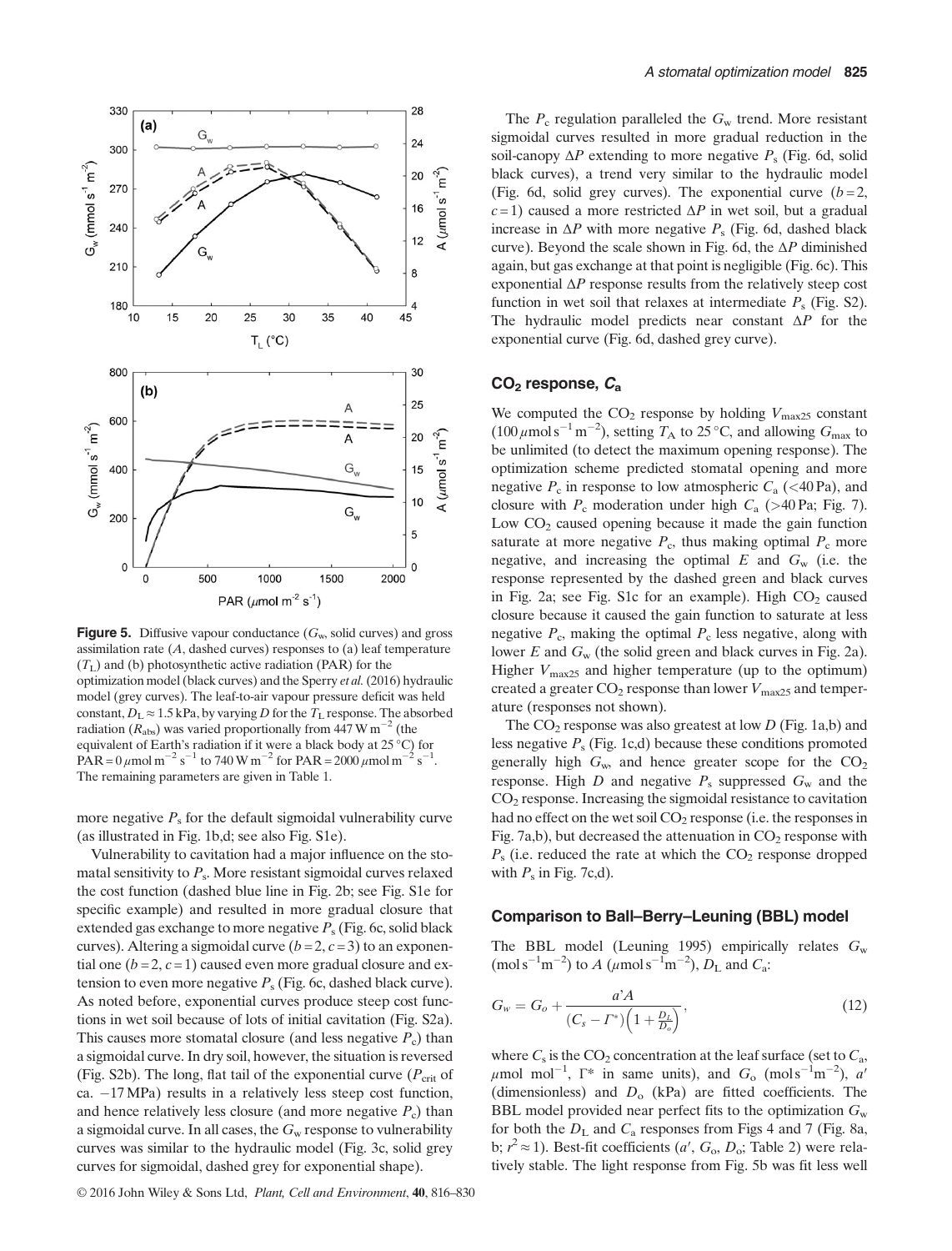

**Figure 6.** Diffusive vapour conductance  $(G_w)$  and xylem canopy pressure  $(P_c)$  responses to soil water potential  $(P_s)$  of the optimization model (black curves) versus the Sperry et al. (2016) hydraulic model (grey curves). (a)  $G_w$  response to  $P_s$  for both models for two maximum carboxylation rates,  $V_{\text{max25}} = 25 \,\mu\text{mol s}^{-1}\text{m}^{-2}$  (dashed curves) and  $V_{\text{max25}} = 150 \,\mu\text{mol s}^{-1}\text{m}^{-2}$  (solid curves). Dash-dotted 'downregulated' curve corresponds to reduction in  $V_{\text{max25}}$  from 150  $\mu$ mol s<sup>-1</sup> m<sup>-2</sup> as required to maintain internal CO<sub>2</sub> at 70% of ambient. (b)  $P_c$  response to  $P_s$  (the response for both  $V_{\text{max25}}$  values was equal; dash-dotted represents downregulated  $V_{\text{max25}}$ . (c)  $G_{\text{w}}$  and (d)  $P_{\text{c}}$  response to  $P_{\text{s}}$  for both models for different vulnerability curves (VCs) as determined by the Weibull [b,c] parameters (sigmoidal VCs [1–3,3], solid curves; exponential VCs [2,1], dashed curves). All other parameters are given in Table 1. The dash-point line represents the 1:1 relation between  $P_c$  and  $P_s$ .



**Figure 7.** Diffusive conductance  $(G_w)$  and canopy xylem pressure  $(P_c)$  responses to different atmospheric CO<sub>2</sub> concentrations  $(C_a)$ . (a) Percent  $G_w$ difference relative to  $G_w$  at  $C_a = 40$  Pa for different air vapour pressure deficits (D). (b) Percent  $P_c$  difference relative to  $P_c$  at  $C_a = 40$  Pa for different air vapour pressure deficits (D). (c) Percent G<sub>w</sub> difference relative to G<sub>w</sub> at C<sub>a</sub> = 40 Pa for different soil water potentials (P<sub>s</sub>). (d) Percent P<sub>c</sub> difference relative to  $P_c$  at  $C_a = 40$  Pa for different soil water potentials  $(P_s)$ .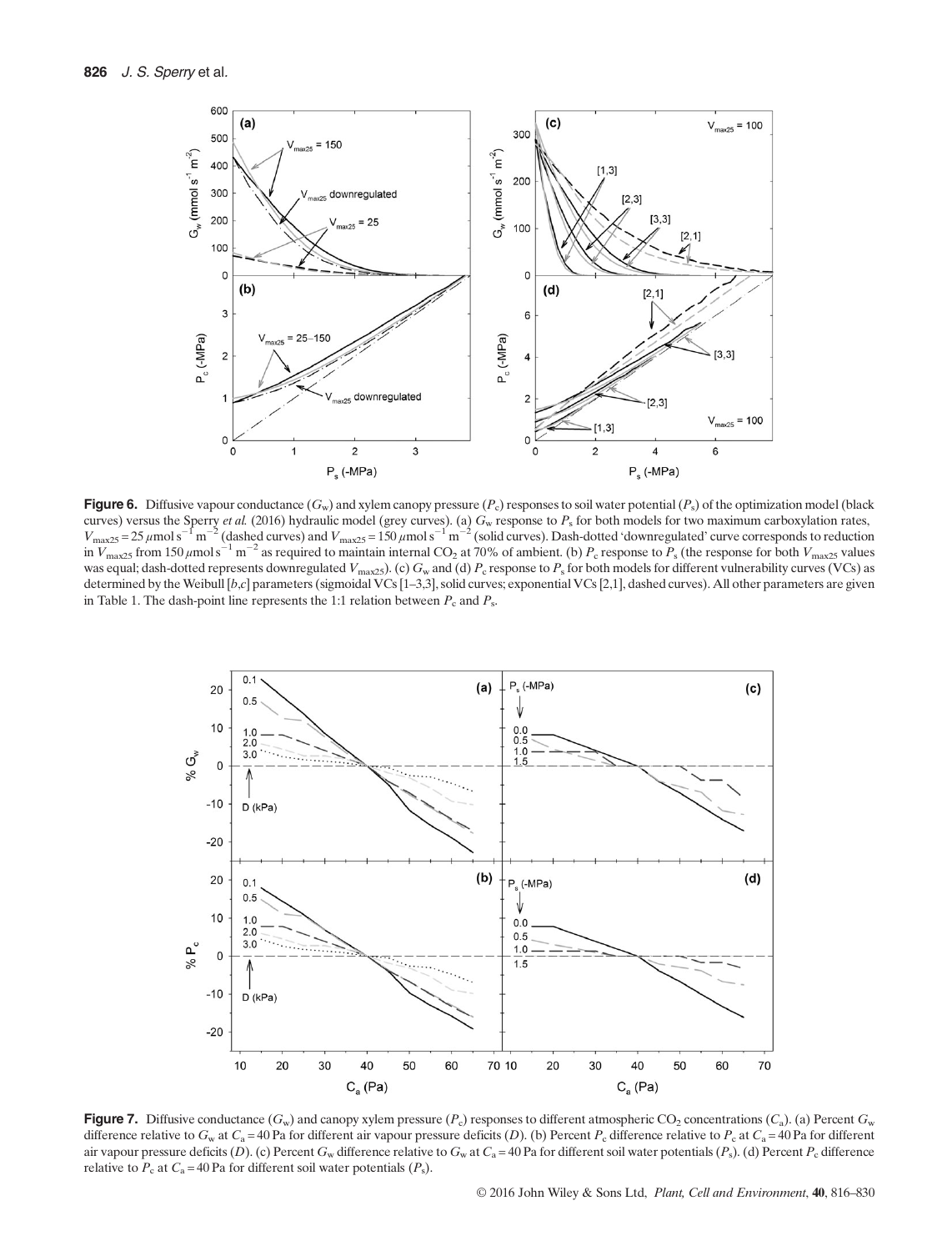

Figure 8. Best-fit between the leaf diffusive stomatal conductance  $(G_w)$  for profit-maximation and the Ball–Berry–Leuning equation (BBL, Eqn 12);  $r^2$  values and BBL coefficients shown in Table 2. (a) Response to increasing leaf-air vapour pressure deficit ( $D_L$ ). Open triangles are the six simulations from Fig. 4; solid symbols are the simulations from Fig. 7a ( $D_L$  responses at 11 ambient CO<sub>2</sub> (C<sub>a</sub>) settings). (b) Response to C<sub>a</sub> (at five different  $D_L$ settings in Fig. 7a). (c) Response to light and leaf temperature responses from Fig. 5. (d) Response to soil water potential  $(P_s)$  from six simulations in Fig. 6, where V is maximum carboxylation rate,  $V_{\text{max25}} (\mu \text{mol s}^{-1} \text{m}^{-2})$  and bracketed numbers are [b,c] settings for the Weibull vulnerability curve (Eqn 1b).

(Fig. 8c; Table 2;  $r^2$  0.91), with BBL predicting more gradual closure in low light. The temperature response was poorly fit (Fig. 8c; Table 2;  $r^2$  0.12) with BBL over-predicting  $G_w$  at low temps and under-predicting at high. However, this simulation represents an unusual challenge to BBL in that it is unlikely in nature to have leaf temperature varying independently of  $D_{\text{L}}$ . The BBL was not intended to capture the  $P_{\text{s}}$  response, which is reflected in its poor fit to the Fig. 6 simulations (Fig. 8d, Table 2). Although the  $r^2$  averaged 0.94, there was consistent non-linearity because BBL under-predicted the rate of stomatal closure with  $P_s$ . The  $a'$  coefficient was quite variable across the  $P_s$  simulations, and  $G_o$  was consistently negative (Table 2).

#### **DISCUSSION**

Our purpose was to present the rationale and quantitative proof of concept for a novel and synthetic model for stomatal responses at the leaf scale. The profit-maximizing scheme efficiently predicted a wide range of stomatal  $(G_w)$  and xylem pressure  $(P_c)$  responses to environmental factors (Figs 3–7) without recourse to ad hoc empirical coefficients. The instantaneous  $E(P_c)$  and  $A(P_c)$  functions (Fig. 1a,c, blue E and green A curves) are calculated from established hydraulic and biochemical processes initialized by measureable traits (Table 1). They represent the full spectrum of steady-state water-for-carbon exchange options available at a given instant. The supply  $E(P_c)$ function is a defensible proxy for the increasing cost of losing more water: every additional increment in stomatal conductance sooner or later requires an ever-increasing drop in  $P_c$ , owing to ever-declining canopy hydraulic conductance, which accelerates the approach to certain desiccation at  $E_{\text{crit}}$ . Clearly, either extreme of the  $A(P_c)$  and  $E(P_c)$  exchange spectrum is non-adaptive, and the plant should be somewhere in the middle. The optimization criterion is straightforward: at a given instant, stomata should maximize the difference between photosynthetic gain and hydraulic cost. Both gain and cost metrics are normalized to zero at stomatal closure and 1 at the maximum over the hydraulically permissible range of stomatal opening for that instant. This simple algorithm predicts a host of plant responses (e.g.  $E$ ,  $A$ ,  $G_w$ ,  $G_c$ ,  $P_c$ ,  $T_L$ ,  $C_i$ ) to any combination of plant and environmental factors (e.g.  $k_{\text{max}}$ ,  $V_{\text{max25}}$ , cavitation vulnerability, leaf size,  $P_s$ ,  $D$ ,  $T_A$ ,  $C_a$ ,  $u$ ,  $Q$ ).

The general congruence between the optimization scheme and the hydraulics-only approach (Eqn 3; Sperry & Love 2015; Sperry et al. 2016) results from the common use of the  $E(P_c)$  derivative  $(k_c)$  as the key model factor that constrains stomatal opening. The largest qualitative difference is that optimization predicts non-isohydric  $P_c$  response to increasing  $D_{\rm L}$ , which is arguably more realistic than the strict  $D_{\rm L}$  isohydry predicted by the hydraulic model (Fig. 4b,c). Nevertheless, the hydraulic model appears to explain much of the variation in stomatal responses  $(G_w$  and  $P_c$ ) to D and  $P_s$  (Sperry et al. 2016), and should be useful when the additional photosynthetic parameters required for the optimization scheme are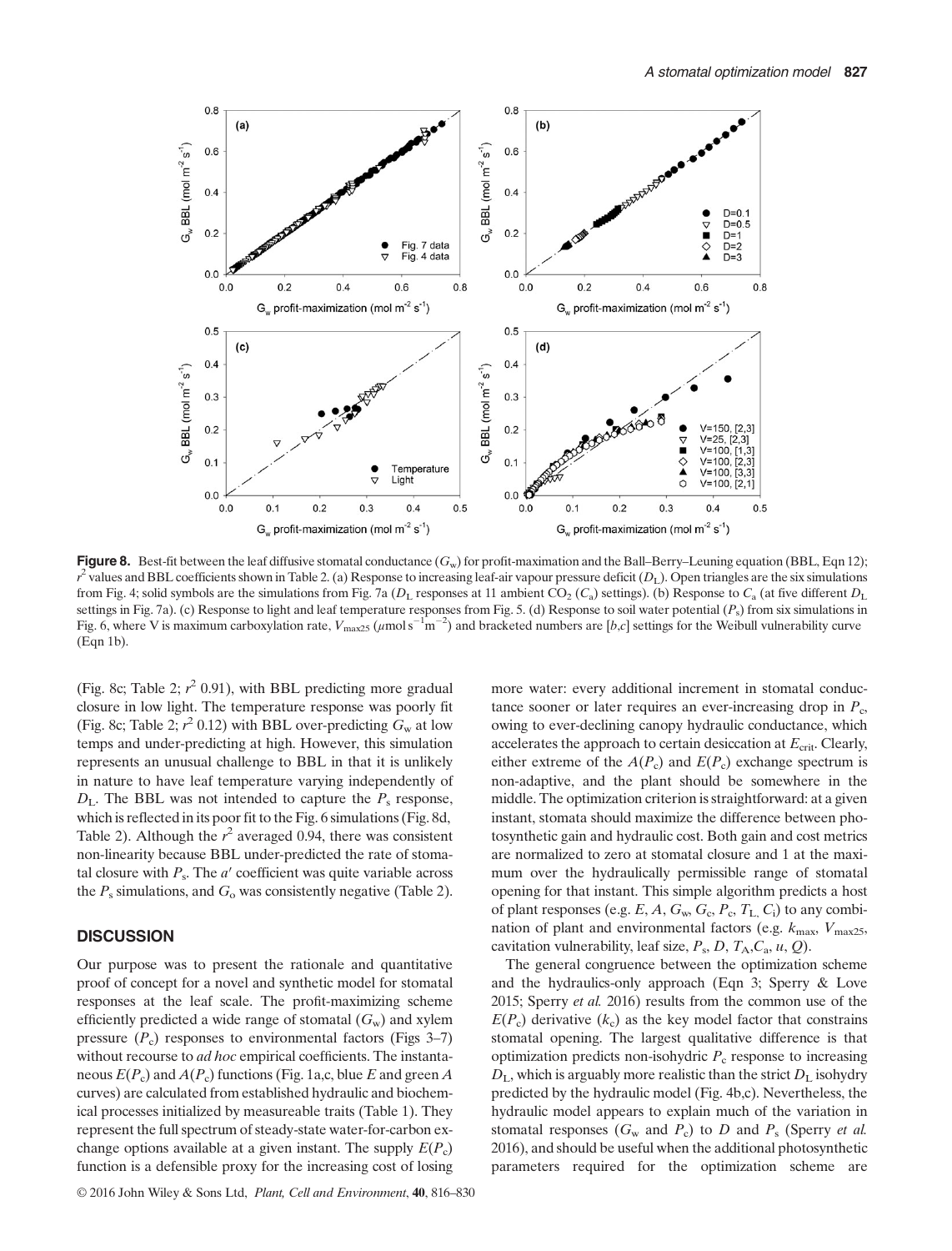unavailable, and  $CO<sub>2</sub>$  and light do not vary substantially. All of its advantages in capturing the isohydric-to-anisohydric spectrum (e.g. Fig. 6d; and see Sperry et al. 2016), and the coupled responses to  $D<sub>L</sub>$  and  $P<sub>s</sub>$  (Figs 4 & 6), carry over in the optimization model. However, the optimization model captures the most complete suite of stomatal responses because  $G_w$  responds to A. This allows it to predict additional responses to  $T_A$ , Q and  $C_a$  (Figs 5 & 7).

The comparison to the Ball–Berry–Luening (Leuning 1995) model (BBL) represents a 'zero-order' test of the optimization model. The BBL fit was essentially perfect for the stomatal response to  $D<sub>L</sub>$  and  $C<sub>a</sub>$  (Figs 4 & 7). This result was anticipated by the BBL form of theoretical derivations for profit maximization (Wolf et al. 2016). The BBL congruency suggests that the trends in Figs 4 (closure at high  $D<sub>L</sub>$ ) and 7 (opening at low  $C<sub>a</sub>$ , closure at high  $C_a$ ) are quantitatively as well as qualitatively consistent with observations. The advantage of the optimization approach over BBL (or other empirical models) is the absence of ad hoc fitting parameters (e.g. Table 2) and its basis in trait and process. Even more importantly, the optimization model applies equally well to dry soil (e.g. Fig. 6a,c). The BBL model lacks any parameter for capturing the  $G_w$  response to drying soil (Eqn 12; Darmour et al. 2010), and under-predicts stomatal closure relative to the optimization model (Fig. 8d). This critical defect is often patched up in ecosystem models by the addition of more ad hoc functions and coefficients (Jarvis 1976; Powell et al. 2013). But the optimization model provides a simpler and more powerful alternative. Its integration of photosynthesis and hydraulics predicts not only gas exchange and energy balance, but the accompanying water relations and hydraulic status. As the rapidly growing literature on drought induced tree mortality suggests, metabolic, temperature and hydraulic stresses are inextricably intertwined during drought (McDowell et al. 2008; Rowland et al. 2015; Anderegg et al. 2016). Models need to represent their integration to best predict responses to environmental change (McDowell et al. 2013).

Additional evidence for the optimization model comes from its prediction of a tightly coupled coordination between  $k_{\text{max}}$ ,  $G_{\text{max}}$  and  $V_{\text{max25}}$  (Fig. 3). This is consistent with an abundance of data showing a positive relationship between  $k_{\text{leaf}}$  and  $V_{\text{max}}$ (Clearwater & Meinzer 2001; Brodribb et al. 2002; Brodribb et al. 2005; Brodribb et al. 2007; Campanello et al. 2008; Brodribb 2009; Brodribb & Feild 2010; Limousin et al. 2013; Novick et al. 2016). The coordination between hydraulic and photosynthetic capacity emerges from the assumption that  $C_i/C_a$  is maintained at a set value under favourable conditions. A constant  $C_i/C_a$  target was also proposed as a carbonfor-water transport optimization criterion by Prentice et al. (2014), and previous modelling has demonstrated its theoretical link to plant hydraulic properties (Katul et al. 2003). The optimal  $k_{\text{max}}$  settings also correspond to leaf area-specific hydraulic conductances within the measured range (5–  $65$  mmol s<sup>-1</sup>m<sup>-2</sup>MPa; assuming leaves are 25% of plant resistance at full hydration; Sack & Tyree 2005). The further prediction that  $k_{\text{max}}$  should increase with vulnerability to cavitation (Fig. 3b) is consistent with generally observed trends (Gleason et al. 2015). Interestingly, however, this trend is predicted independently of any safety versus efficiency trade-off at the xylem level. Instead, it emerges from vulnerable xylem limiting the soil-canopy  $\Delta P$ , thus requiring higher  $k_{\text{max}}$  to achieve the  $G_w$ required to keep  $A$  and  $C_i$  at optimal levels (Fig. 3a).

Our optimization criterion, that of instantaneously maximizing carbon gain  $(\beta)$  minus hydraulic cost  $(\theta)$ ; Eqn 11; Wolf et al. 2016), is importantly different from the Cowan–Farquhar maximization of carbon gain for a fixed amount of water loss. The  $\partial E/\partial A = \lambda'$  target for stomatal regulation in the Cowan– Farquhar scheme is unspecified, which prevents direct comparison of  $G_w$ . But the response *shape* can be compared by setting  $\lambda' = \partial E / \partial A$  at the initial  $G_w$  for profit maximization, and plotting the alternative  $G_w$  trajectory that maintains  $\lambda'$  instead of profit maximization. When soil is wet, the  $G_w$  response to  $D<sub>L</sub>$  can be quite similar (Fig. 9a,  $P_s = 0$  curves;  $V_{\text{max25}} = 100 \,\mu \text{mol s}^{-1} \text{m}^{-2}$ ,  $T_A = 30 \degree C$ , which is consistent with support for a nearconstant ∂E/∂A over diurnal time frames of favourable soil moisture (e.g. Farquhar *et al.* 1980). It is also consistent with relatively low hydraulic cost under these conditions. However, as soil dries, the new  $\lambda'$  setting (reduced to match the lower initial  $G_w$ ) predicts more severe closure with  $D_L$  (even to  $G_w \approx 0$ ) and more conservative water use versus profit maximization, which predicts  $\partial E/\partial A$  should rise with  $D_{\rm L}$  (rather than stay constant). Such a rise has been observed (Thomas et al. 1999; but see Buckley *et al.* 2016) and is also predicted if  $T<sub>L</sub>$  increases with  $D_{\text{L}}$  beyond the photosynthetic optimum (simulations not shown). The response to  $P_s$  (constant D) is dramatically different in the two schemes: maintaining  $\lambda'$  results in no stomatal closure and premature hydraulic failure (Fig. 9b, desiccation at the asterisk). Profit maximization predicts a strong closure response (and declining ∂E/∂A) because of the rising cost of extracting water from drying soil. The reduction in  $\lambda'$  with drier soil has been anticipated and observed, although its a priori specification remains very difficult (Cowan 1982; Makala et al. 1996; Thomas et al. 1999; Manzoni et al. 2011; Manzoni et al. 2013). The  $CO_2$  response is also dramatically different: as  $C_a$ is increased from 15 Pa, maintaining  $\lambda'$  initially results in stomatal opening, versus the expected closure response as predicted by profit maximization (Fig. 9c). This wrong-way response is consistent with a further need to adjust  $\lambda'$  with  $C_a$  (Katul et al. 2010). Given their often divergent stomatal responses, it should be possible to deduce which optimization criterion is being followed  $(\lambda'$  versus profit maximization) by analysing data sets of gas exchange and xylem pressure with strong variation in D,  $P_s$  and  $C_a$  (Wolf *et al.* 2016; Anderegg, W.R.L. unpublished.

Our optimization model awaits validation against specific data sets. But its qualitative consistency with observation and quantitative agreement with BBL is promising. It has theoretical and practical advantages over the Cowan–Farquhar scheme: it poses an optimization criterion consistent with competition for water, it is readily calculated from measurable traits and it automatically responds in realistic ways to the gamut of environmental cues. The profit maximization scheme can be integrated into existing stand- and ecosystem models, including the hydraulically sophisticated TREES (Mackay et al. 2015). The hope is that these larger-scale models will be significantly improved by a stomatal control routine that is based on physiologically relevant traits and processes, yet computationally tractable and lean in parameters.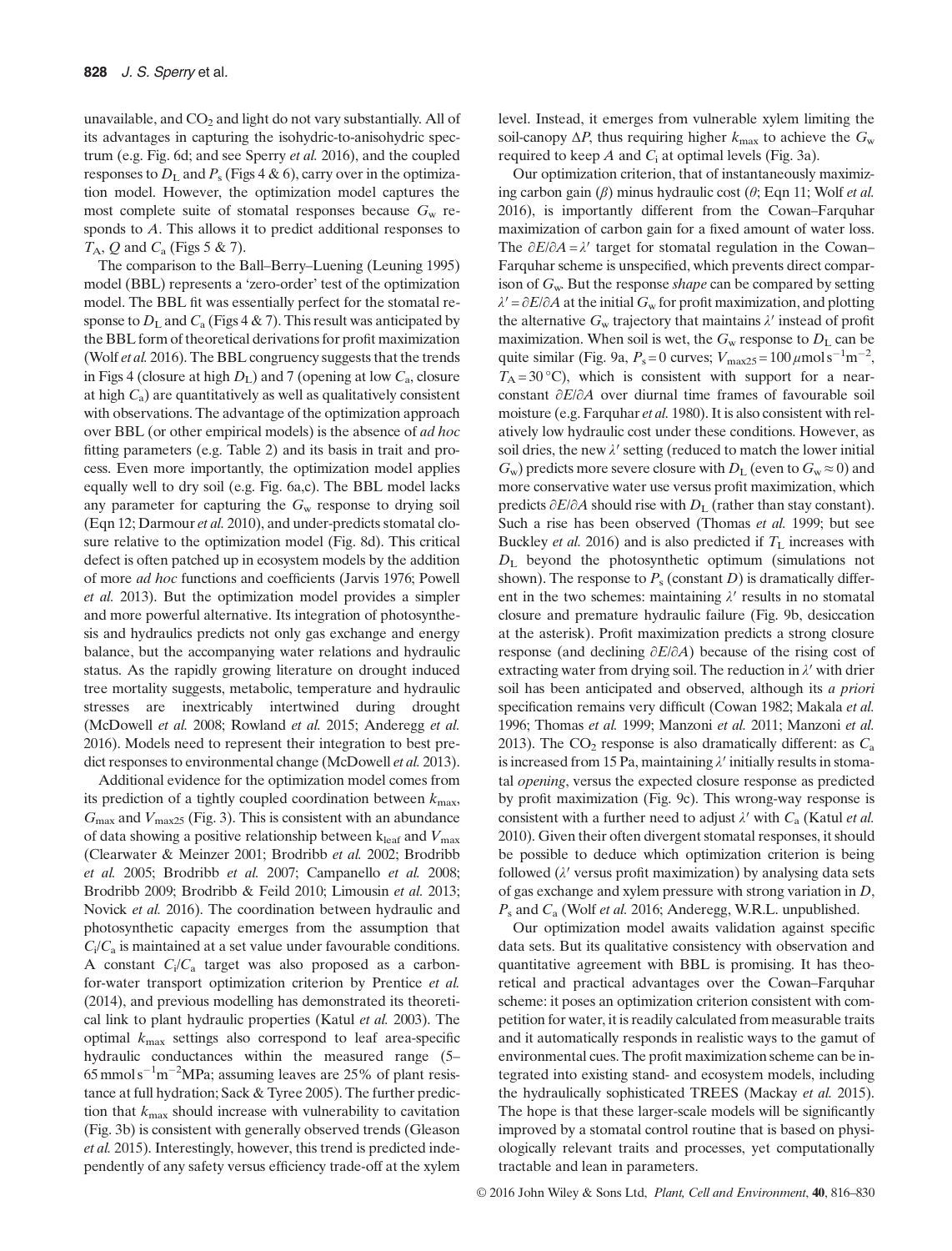



**Figure 9.** The response of leaf diffusive conductance  $(G_w)$  for profit maximization (black curves) versus the constrained optimization of Cowan & Farquhar (1977; grey curves) where marginal water use efficiency ( $\lambda' = \partial E / \partial A$ ) is constant at the initial value for profit maximization. (a) The response to leaf-air vapour pressure deficit  $(D<sub>L</sub>)$ at three soil water potentials ( $P_s = 0, -0.75, -1.5$  MPa). (b) Response to  $P_s$ ; asterisk denotes point of hydraulic failure and canopy desiccation. (c) Response to ambient  $CO_2$  concentration  $(C_a)$ .

# ACKNOWLEDGMENTS

We thank Plant Cell and Environment for this special issue invitation. Funding was from NSF-IOS-1450650 and NSF-IOS-1450679. Dr. Gabriel Katul (Duke University) generously provided feedback on an early draft, and we benefitted from informative discussions with Fred Adler (University of Utah). Belinda Medlyn (Western Sydney University) and an anonymous referee provided excellent review feedback.

# **REFERENCES**

- von Allmen A.I., Sperry J.S. & Bush S.E. (2015) Contrasting whole-tree water use, hydraulics, and growth in a co-dominant diffuse-porous vs. ring-porous species pair. Trees Structure and Function 29, 717–728.
- Anderegg W.R.L., Flint A., Huang C., Flint L., Berry J.A., Davis F., Sperry J.S. & Field C.B. (2015) Tree mortality predicted from drought-induced vascular damage. Nature Geoscience 8, 367–371.
- Anderegg W.R.L., Klein T. Bartlett M., Sack L., Pellegrini B., Choat B. & Jansen S. (2016) Meta-analysis reveals that hydraulic traits explain cross-species patterns of drought-induced tree mortality across the globe. Proceedings of the National Academy of Sciences of the United States of America 113, 5024–5029.
- Bernacchi C.J., Singsaas E.L., Pinentel C., Portis A.R. & Long S.P. (2001) Improved temperature response functions for models of Rubisco-limited photosynthesis. Plant, Cell & Environment 24, 253–259.
- Bonan G.B., Williams M., Fisher R.A. & Oleson K.W. (2014) Modeling stomatal conductance in the earth system: linking leaf water-use efficiency and water transport along the soil-plant-atmosphere continuum. Geosciences Model Development 7, 2193–2222.
- Brodribb T.J. (2009) Xylem hydraulic physiology: the functional backbone of terrestrial plant productivity. Plant Science 177, 245–251.
- Brodribb T.J. & Feild T.S. (2010) A surge in leaf photosynthetic capacity during early angiosperm diversification. Ecology Letters 13, 175–183.
- Brodribb T.J., Feild T.S. & Jordan G.J. (2007) Leaf maximum photosynthetic rate and venation are linked by hydraulics. Plant Physiology 144, 1890–1898.
- Brodribb T.J., Holbrook N.M. & Gutierrez M.V. (2002) Hydraulic and photosynthetic co-ordination in seasonally dry tropical forest trees. Plant, Cell & Environment 25, 1435–1444.
- Brodribb T.J., Holbrook N.M., Zwieniecki M.A. & Palma B. (2005) Leaf hydraulic capacity in ferns, conifers, and angiosperms: impacts on photosynthetic maxima. New Phytologist 165, 839–846.
- Buckley T.N., Sack L. & Farquhar G.D. (2016) Optimal plant water economy. Plant, Cell & Environment. DOI:[10.1111/pce.12823.](http://dx.doi.org/10.1111/pce.12823)
- Campanello P.I., Gatti M.G. & Goldstein G. (2008) Coordination between watertransport efficiency and photosynthetic capacity in canopy tree species at different growth irradiances. Tree Physiology 28, 85–94.
- Campbell G.S. & Norman J.N. (1998) An Introduction to Environmental Biophysics 2nd edn. Springer, New York.
- Clearwater M.J. & Meinzer F.C. (2001) Relationship between hydraulic architecture and leaf photosynthetic capacity in nitrogen-fertilized Eucalyptus grandis trees. Tree Physiology 21, 683–690.
- Collatz G.J., Ball J.T., Grivet C. & Berry J.A. (1991) Physiological and environmental regulation of stomatal conductance, photosynthesis and transpiration: a model that includes a laminar boundary layer. Agricultural and Forest Meteorology 54, 107–136.
- Collatz G.J., Ribas-Carbo M. & Berry J.A. (1992) Coupled photosynthesisstomatal conductance model for leaves of C4 plants. Australian Journal of Plant Physiology 19, 519–538.
- Cowan I.R. (1982) Regulation of water use in relation to carbon gain in higher plants. In Physiological Plant Ecology II. Encyclopedia of Plant Physiology (eds Lange O.L., Nobel P.S., Osmond C.B. & Ziegler H.), Vol. 12B, pp. 589–613. Springer-Verlag, Berlin.
- Cowan I.R. & Farquhar G.D. (1977) Stomatal function in relation to leaf metabolism and environment. In Integration of Activity in the Higher Plant (ed Jennings D.H.), pp. 471–505. Cambridge University Press, Cambridge.
- Darmour G., Simonneau T., Cochard H. & Urban L. (2010) An overview of models of stomatal conductance at the leaf level. Plant, Cell & Environment 33, 1419–1438.
- Farquhar G.D., Schulze E.D. & Kuppers M. (1980) Responses to humidity by stomata of Nicotiana glauca L. and Corylus avellana L. are consistent with the optimization of carbon dioxide uptake with respect to water loss. Australian Journal of Plant Physiology 7, 315–327.
- Feild C.B. & Holbrook N.M. (1989) Catastrophic xylem failure: life at the brink. Trends in Ecology and Evolution 4, 124–126.